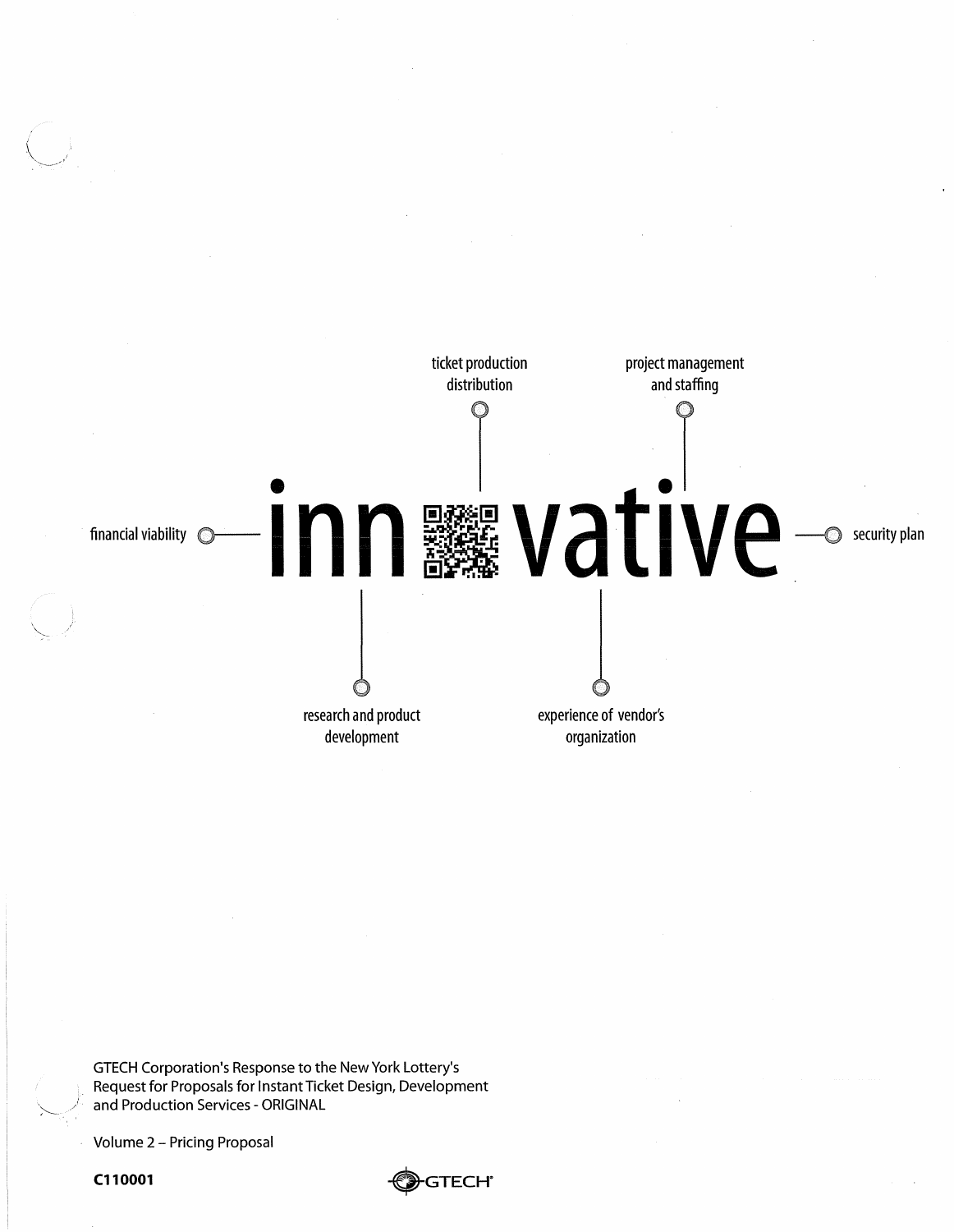

GTECH Corporation's Response to the New York Lottery's Request for Proposals for Instant Ticket Design, Development and Production Services - COpy

Volume 2 - Pricing Proposal

![](_page_1_Picture_4.jpeg)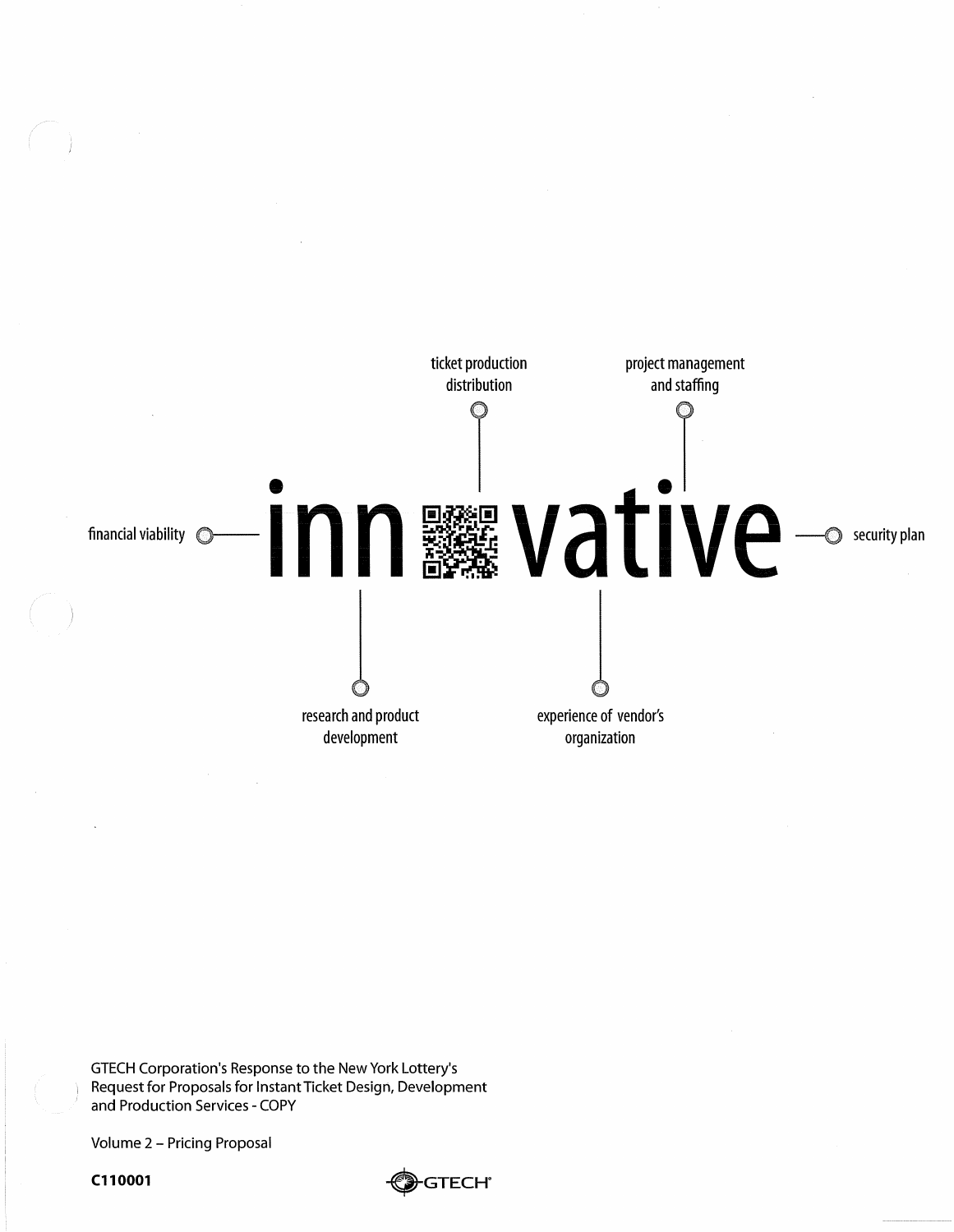![](_page_2_Picture_0.jpeg)

GTECH Center 10 Memorial Boulevard Providence, Rhode Island 02903 USA Telephone: 401 392-7332 Fax: 401 392-4945 Email: alan.eland@gtech.com

April 7, 2011

Gail P. Thorpe Contracting Officer New York State Division of Lottery Finance Office One Broadway Center Schenectady, NY 12301-7500 Email: ContractingOfficer@lottery.ny.gov

Re: RFP No. C110001 for Instant Ticket Design, Development and Production Services

Dear Ms. Thorpe:

GTECH Printing Corporation (GPC) has enclosed Volume II, Pricing Proposal, as Attachment 2 of the RFP. We have carefully reviewed the basis and terms of compensation set forth.

As required, we have provided two (2) originals and two (2) copies of the Pricing Proposal as well as one (1) CD.

Should you have any questions, you may contact me directly at (401) 392-7332.

Sincerely,

Alan Eland SVP and COO North America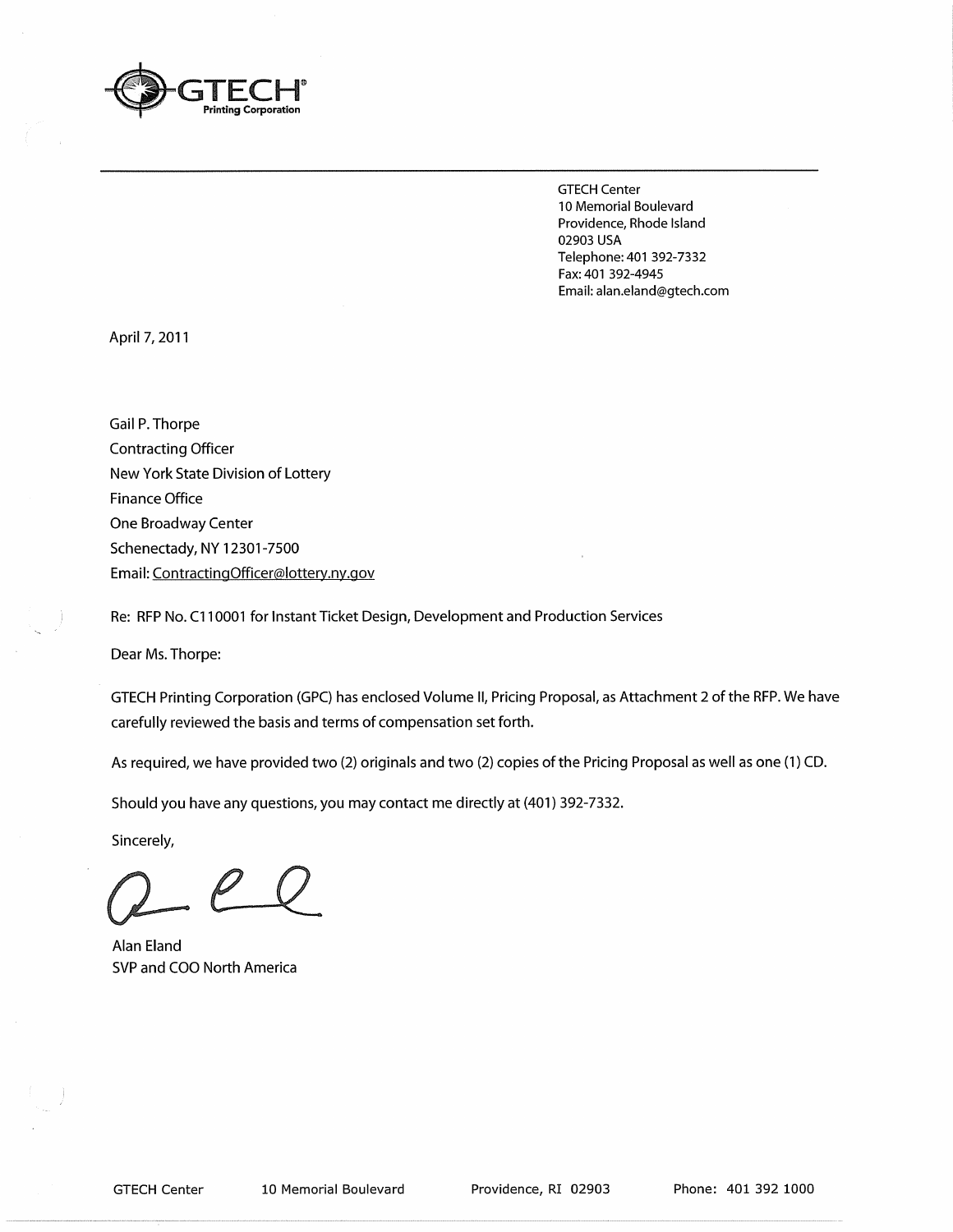#### Attachment 2-A

### New York Lottery Instant Game Pricing

Ticket Size: 2" High x 4" Wide

|                 |            | <b>Base Price for</b><br>books of<br>250 tickets | $% + (-)$ of base price for<br>books of<br>125 tickets | % $+$ (-) of base price for<br>books of<br>100 tickets |
|-----------------|------------|--------------------------------------------------|--------------------------------------------------------|--------------------------------------------------------|
| <b>Quantity</b> |            | (Price per 1,000)                                |                                                        |                                                        |
| Under           | 5,000,000  | 11.53                                            | 5.3%                                                   | 10.7%                                                  |
| 5,000,001       | 10,000,000 | 8.58                                             | 10.1%                                                  | 20.3%                                                  |
| 10,000,001      | 15,000,000 | 7.77                                             | 10.7%                                                  | 21.3%                                                  |
| 15,000,001      | 20,000,000 | 7.25                                             | 11.2%                                                  | 22.3%                                                  |
| 20,000,001      | 30,000,000 | 6.98                                             | 11.3%                                                  | 22.6%                                                  |
| 30,000,001      | 40,000,000 | 6.71                                             | 11.6%                                                  | 23.2%                                                  |
| 40,000,001      | 50,000,000 | 6.65                                             | 11.6%                                                  | 23.2%                                                  |
| 50,000,001      | & Over     | 6.57                                             | 11.6%                                                  | 23.2%                                                  |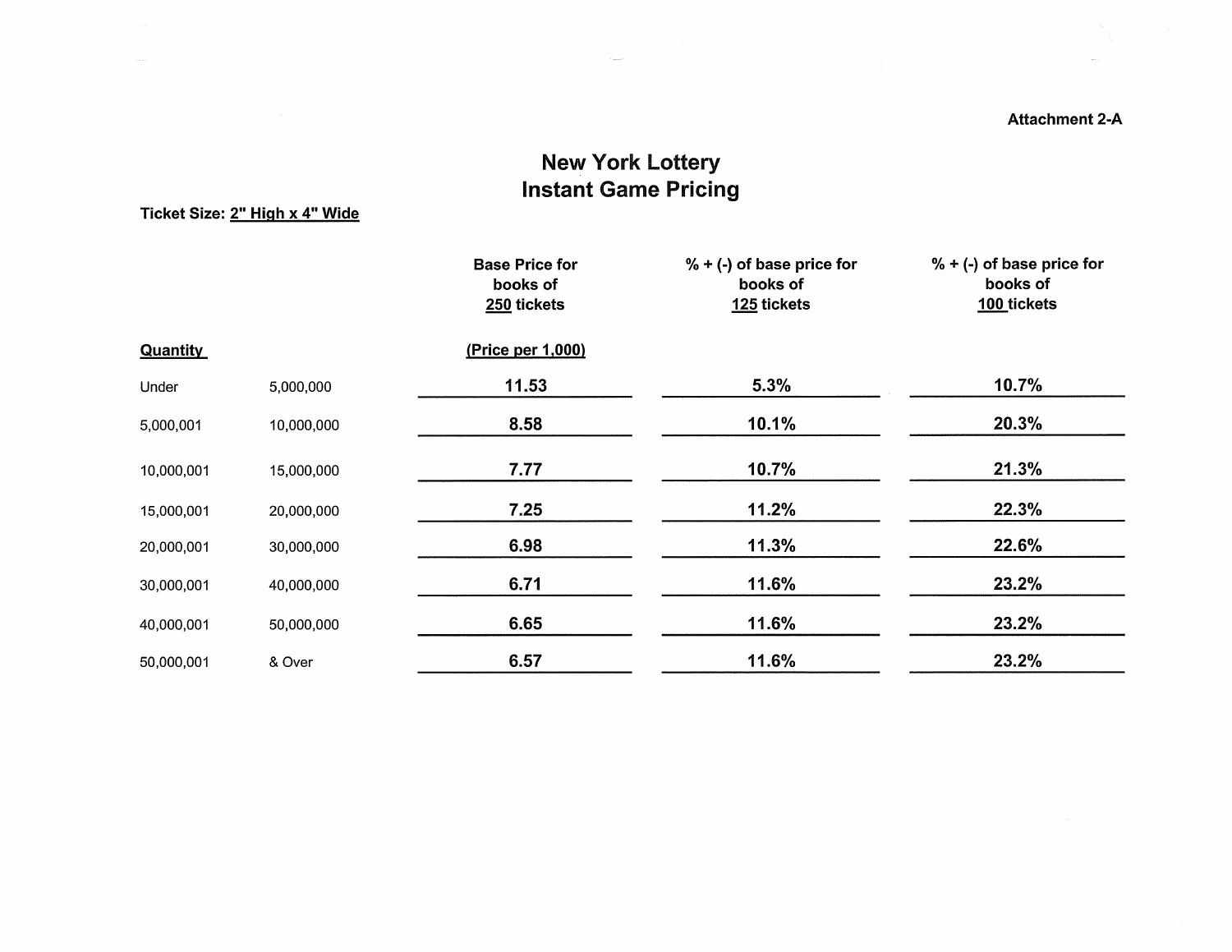Attachment 2-8

## New York Lottery Instant Game Pricing

 $\sim$   $\sim$ 

Ticket Size: 2 1/2" High x 4" Wide

|                 |            | <b>Base Price for</b><br>books of<br>250 tickets | $% + (-)$ of base price for<br>books of<br>125 tickets | $% + (-)$ of base price for<br>books of<br>100 tickets |
|-----------------|------------|--------------------------------------------------|--------------------------------------------------------|--------------------------------------------------------|
| <b>Quantity</b> |            | (Price per 1,000)                                |                                                        |                                                        |
| Under           | 5,000,000  | 12.43                                            | 7.3%                                                   | 14.7%                                                  |
| 5,000,001       | 10,000,000 | 9.78                                             | 8.8%                                                   | 17.6%                                                  |
| 10,000,001      | 15,000,000 | 8.74                                             | 9.5%                                                   | 19.0%                                                  |
| 15,000,001      | 20,000,000 | 8.59                                             | 9.5%                                                   | 19.4%                                                  |
| 20,000,001      | 30,000,000 | 8.03                                             | 10.2%                                                  | 20.3%                                                  |
| 30,000,001      | 40,000,000 | 7.87                                             | 10.2%                                                  | 20.3%                                                  |
| 40,000,001      | 50,000,000 | 7.68                                             | 11.1%                                                  | 22.1%                                                  |
| 50,000,001      | & Over     | 7.58                                             | 11.1%                                                  | 22.1%                                                  |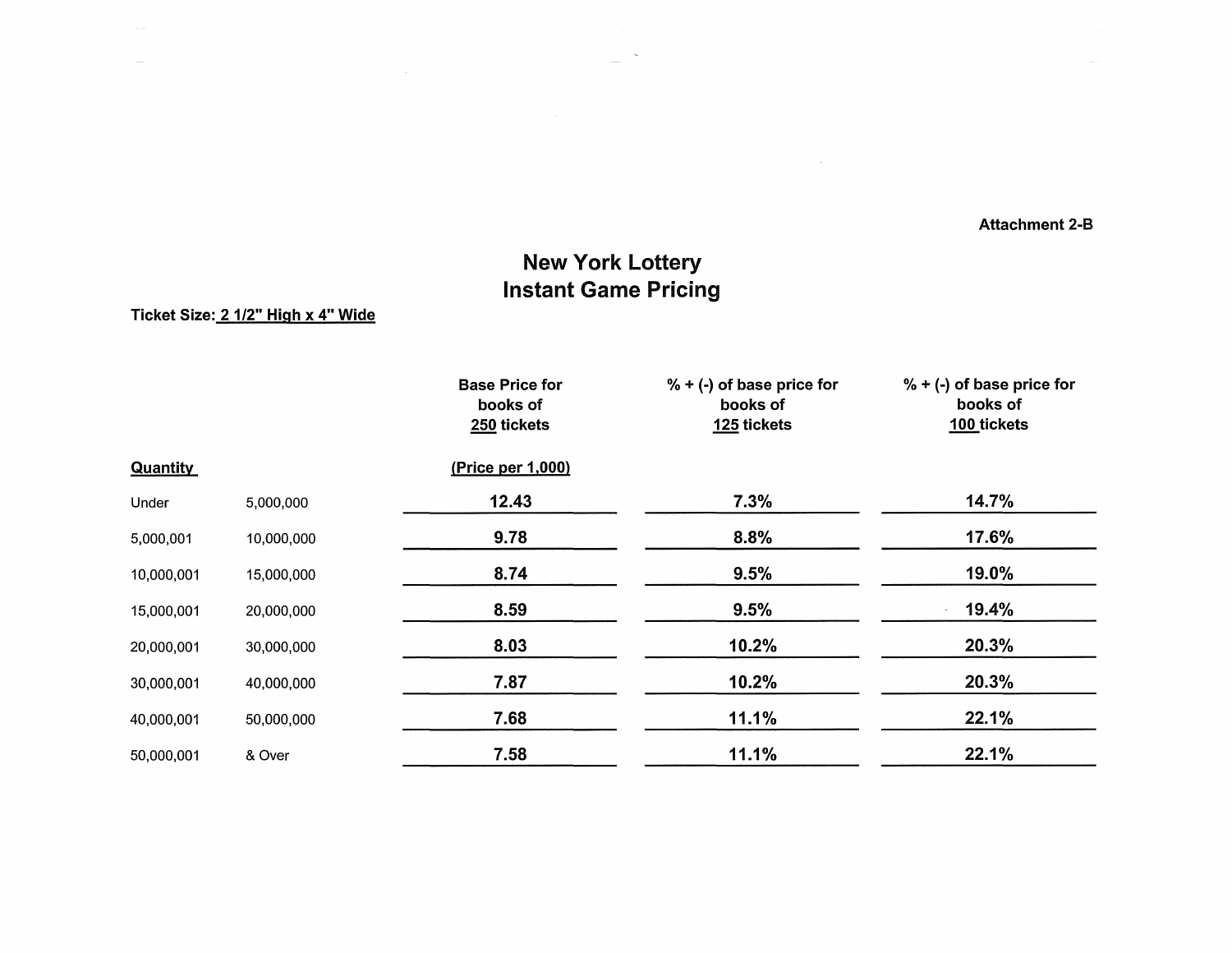Attachment 2-C

 $\sim$ 

 $\epsilon$ 

### New York lottery Instant Game Pricing

Ticket Size: 3" High x 4" Wide

|                 |            | <b>Base Price for</b><br>books of<br>250 tickets | $% + (-)$ of base price for<br>books of<br>125 tickets | $% + (-)$ of base price for<br>books of<br>100 tickets |
|-----------------|------------|--------------------------------------------------|--------------------------------------------------------|--------------------------------------------------------|
| <b>Quantity</b> |            | (Price per 1,000)                                |                                                        |                                                        |
| Under           | 5,000,000  | 13.58                                            | 6.8%                                                   | 13.6%                                                  |
| 5,000,001       | 10,000,000 | 10.96                                            | 7.7%                                                   | 15.4%                                                  |
| 10,000,001      | 15,000,000 | 9.93                                             | 8.2%                                                   | 16.4%                                                  |
| 15,000,001      | 20,000,000 | 9.79                                             | 8.2%                                                   | 16.4%                                                  |
| 20,000,001      | 30,000,000 | 9.22                                             | 8.5%                                                   | 17.1%                                                  |
| 30,000,001      | 40,000,000 | 9.07                                             | 8.5%                                                   | 17.1%                                                  |
| 40,000,001      | 50,000,000 | 9.03                                             | 8.6%                                                   | 17.2%                                                  |
| 50,000,001      | & Over     | 8.92                                             | 8.6%                                                   | 17.2%                                                  |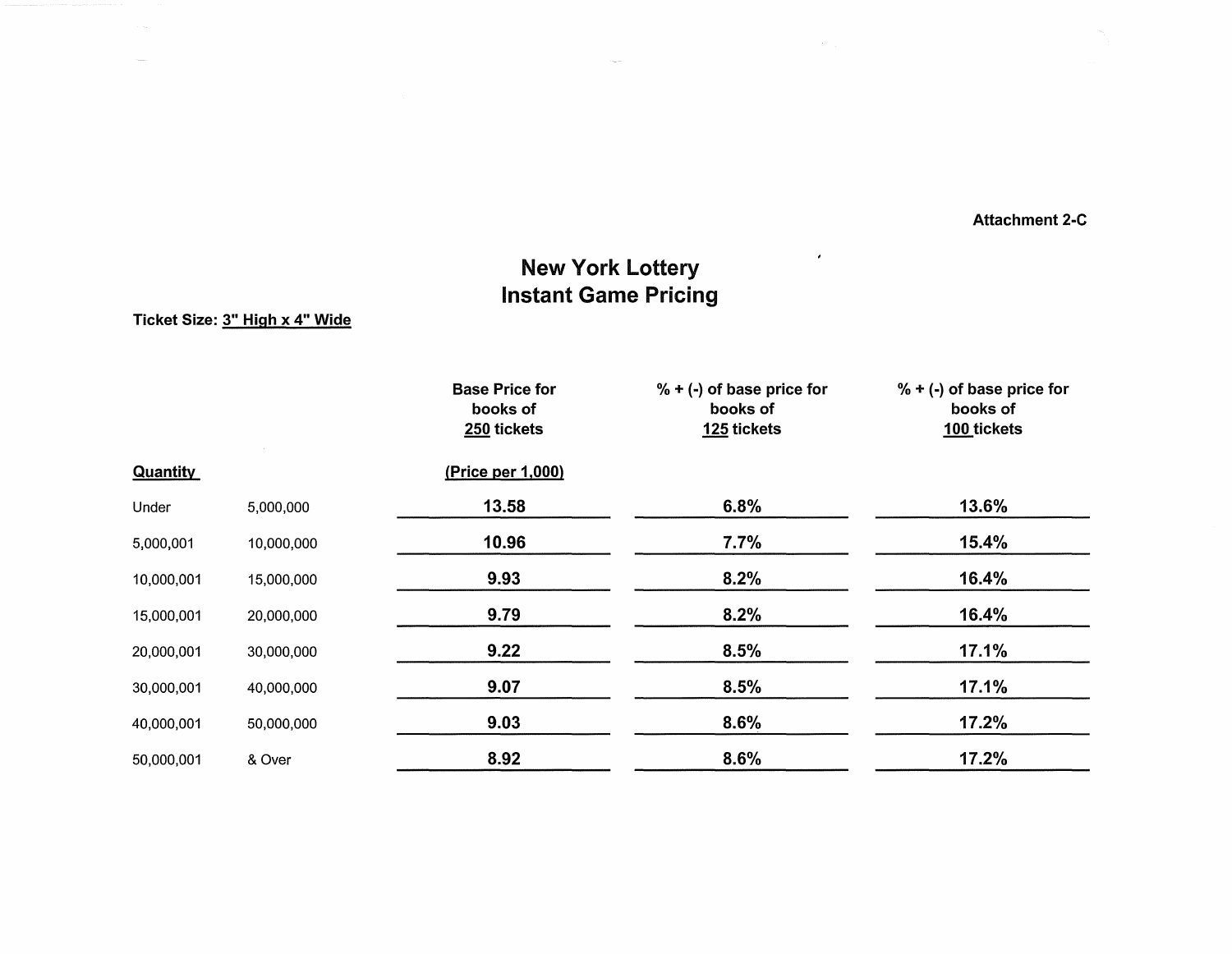Attachment 2-D

 $\sim 10^{-1}$ 

### New York Lottery Instant Game Pricing

Ticket Size: 4" High x 4" Wide

J.

|                 |            | <b>Base Price for</b><br>books of<br>250 tickets | $% + (-)$ of base price for<br>books of<br>125 tickets | $% + (-)$ of base price for<br>books of<br>100 tickets |
|-----------------|------------|--------------------------------------------------|--------------------------------------------------------|--------------------------------------------------------|
| <b>Quantity</b> |            | (Price per 1,000)                                |                                                        |                                                        |
| Under           | 5,000,000  | 16.61                                            | 2.9%                                                   | 5.8%                                                   |
| 5,000,001       | 10,000,000 | 13.99                                            | 3.1%                                                   | 6.3%                                                   |
| 10,000,001      | 15,000,000 | 13.47                                            | 3.2%                                                   | 6.4%                                                   |
| 15,000,001      | 20,000,000 | 12.94                                            | 3.2%                                                   | 6.4%                                                   |
| 20,000,001      | 30,000,000 | 12.51                                            | 3.3%                                                   | 6.6%                                                   |
| 30,000,001      | 40,000,000 | 12.36                                            | 3.3%                                                   | 6.6%                                                   |
| 40,000,001      | 50,000,000 | 12.27                                            | 3.4%                                                   | 6.7%                                                   |
| 50,000,001      | & Over     | 12.14                                            | 3.4%                                                   | 6.7%                                                   |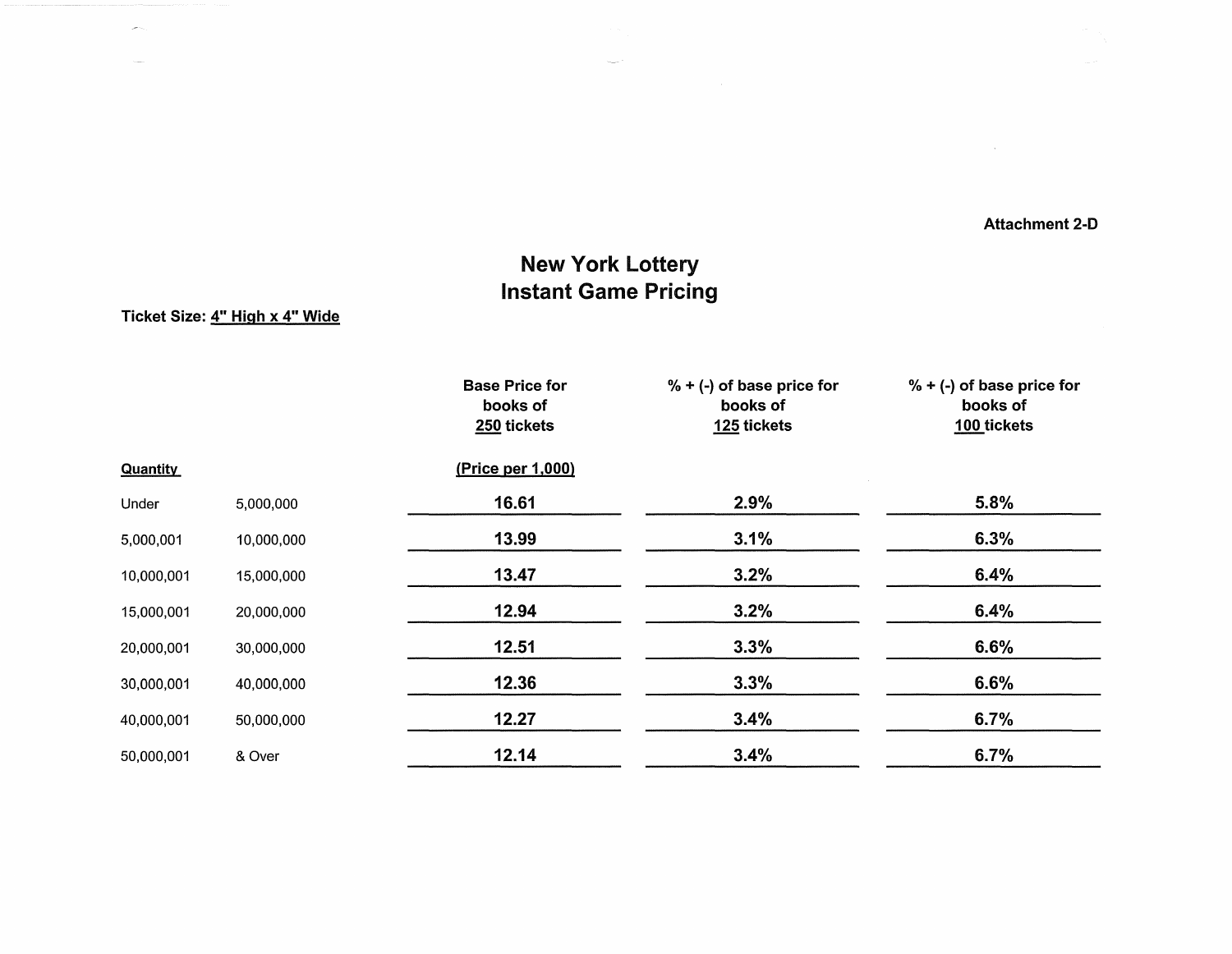Attachment 2-E

 $\sim$ 

### New York Lottery Instant Game Pricing Schedule

 $\mathcal{L}_{\text{max}}$ 

 $\tau_{\rm 0.0000}$ 

Ticket Size: 5" High x 4" Wide

|                 |            | <b>Base Price for</b><br>books of<br>250 tickets | $% + (-)$ of base price for<br>books of<br>50 tickets | $% + (-)$ of base price for<br>books of<br>125 tickets | $% + (-)$ of base price for<br>books of<br>100 tickets |
|-----------------|------------|--------------------------------------------------|-------------------------------------------------------|--------------------------------------------------------|--------------------------------------------------------|
| <b>Quantity</b> |            | (Price per 1,000)                                |                                                       |                                                        |                                                        |
| Under           | 5,000,000  | 18.93                                            | 11.1%                                                 | 2.6%                                                   | 5.1%                                                   |
| 5,000,001       | 10,000,000 | 16.59                                            | 11.2%                                                 | 2.7%                                                   | 5.4%                                                   |
| 10,000,001      | 15,000,000 | 15.52                                            | 11.4%                                                 | 2.8%                                                   | 5.6%                                                   |
| 15,000,001      | 20,000,000 | 15.20                                            | 11.4%                                                 | 2.8%                                                   | 5.6%                                                   |
| 20,000,001      | 30,000,000 | 14.74                                            | 11.4%                                                 | 2.8%                                                   | 5.6%                                                   |
| 30,000,001      | 40,000,000 | 14.62                                            | 11.4%                                                 | 2.9%                                                   | 5.7%                                                   |
| 40,000,001      | 50,000,000 | 14.46                                            | 11.4%                                                 | 2.9%                                                   | 5.7%                                                   |
| 50,000,001      | & Over     | 14.36                                            | 11.4%                                                 | 2.9%                                                   | 5.7%                                                   |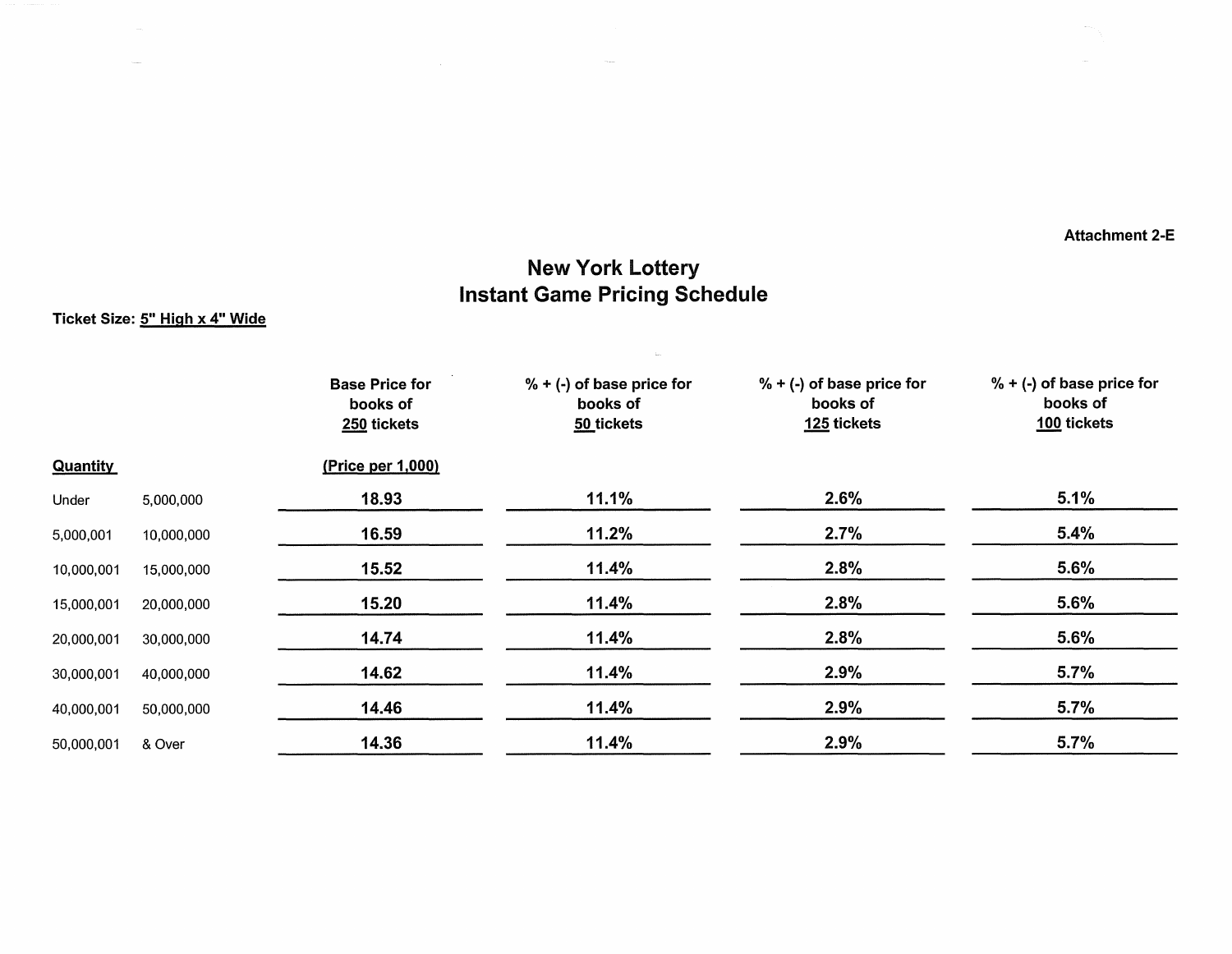Attachment 2-F

## New York Lottery Instant Game Pricing Schedule

 $\sim 10^7$ 

### Ticket Size: 6" High x 4" Wide

|                 |            | <b>Base Price for</b><br>books of<br>250 tickets | $% + (-)$ of base price for<br>books of<br>50 tickets | $% + (-)$ of base price for<br>books of<br>125 tickets | $% + (-)$ of base price for<br>books of<br>100 tickets |
|-----------------|------------|--------------------------------------------------|-------------------------------------------------------|--------------------------------------------------------|--------------------------------------------------------|
| <b>Quantity</b> |            | (Price per 1,000)                                |                                                       |                                                        |                                                        |
| Under           | 5,000,000  | 21.66                                            | 12.6%                                                 | 1.7%                                                   | 3.2%                                                   |
| 5,000,001       | 10,000,000 | 19.31                                            | 13.0%                                                 | 1.8%                                                   | 3.2%                                                   |
| 10,000,001      | 15,000,000 | 18.19                                            | 13.5%                                                 | 1.8%                                                   | 3.4%                                                   |
| 15,000,001      | 20,000,000 | 17.88                                            | 13.5%                                                 | 1.8%                                                   | 3.4%                                                   |
| 20,000,001      | 30,000,000 | 17.48                                            | 13.5%                                                 | 1.8%                                                   | 3.4%                                                   |
| 30,000,001      | 40,000,000 | 17.35                                            | 13.7%                                                 | 1.8%                                                   | 3.4%                                                   |
| 40,000,001      | 50,000,000 | 17.22                                            | 13.7%                                                 | 1.8%                                                   | 3.4%                                                   |
| 50,000,001      | & Over     | 17.10                                            | 13.7%                                                 | 1.8%                                                   | 3.4%                                                   |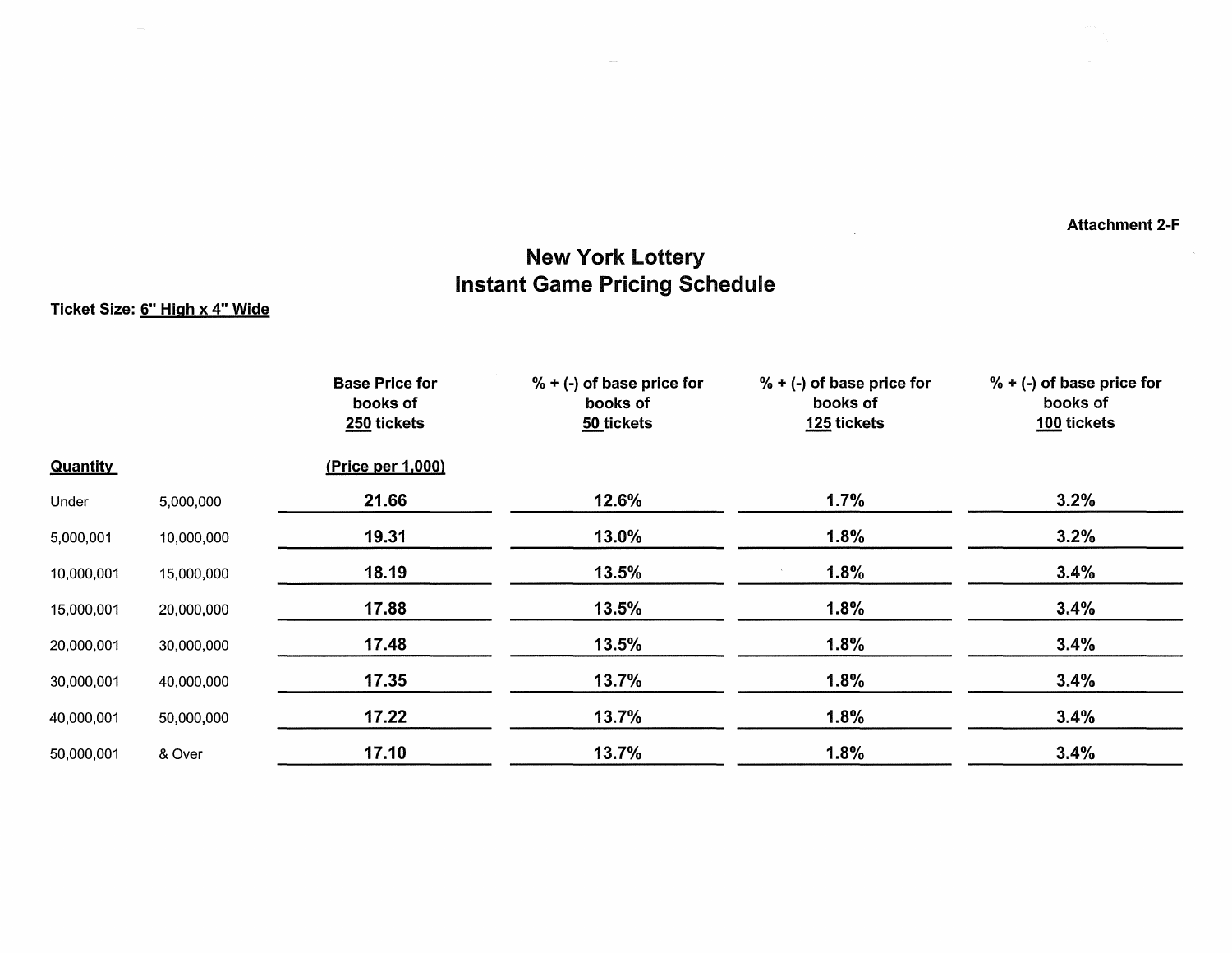Attachment 2-G

 $\sim 10^{11}$ 

### New York Lottery Instant Game Pricing Schedule

Ticket Size: 8" High x 4" Wide

 $\sim$   $\sim$   $_{\odot}$ 

|                 |            | <b>Base Price for</b><br>books of<br>250 tickets | $% + (-)$ of base price for<br>books of<br>50 tickets | $% + (-)$ of base price for<br>books of<br>125 tickets | $% + (-)$ of base price for<br>books of<br>100 tickets |
|-----------------|------------|--------------------------------------------------|-------------------------------------------------------|--------------------------------------------------------|--------------------------------------------------------|
| <b>Quantity</b> |            | (Price per 1,000)                                |                                                       |                                                        |                                                        |
| Under           | 5,000,000  | 27.64                                            | 7.7%                                                  | 1.3%                                                   | 2.0%                                                   |
| 5,000,001       | 10,000,000 | 25.51                                            | 7.9%                                                  | 1.3%                                                   | 2.0%                                                   |
| 10,000,001      | 15,000,000 | 24.64                                            | 8.1%                                                  | 1.3%                                                   | 2.0%                                                   |
| 15,000,001      | 20,000,000 | 24.33                                            | 8.1%                                                  | 1.3%                                                   | 2.0%                                                   |
| 20,000,001      | 30,000,000 | 23.93                                            | 8.2%                                                  | 1.4%                                                   | 2.0%                                                   |
| 30,000,001      | 40,000,000 | 23.60                                            | 8.2%                                                  | 1.4%                                                   | 2.0%                                                   |
| 40,000,001      | 50,000,000 | 23.56                                            | 8.2%                                                  | 1.4%                                                   | 2.0%                                                   |
| 50,000,001      | & Over     | 23.50                                            | 8.3%                                                  | 1.4%                                                   | 2.0%                                                   |

 $\sim 10^{11}$  km s  $^{-1}$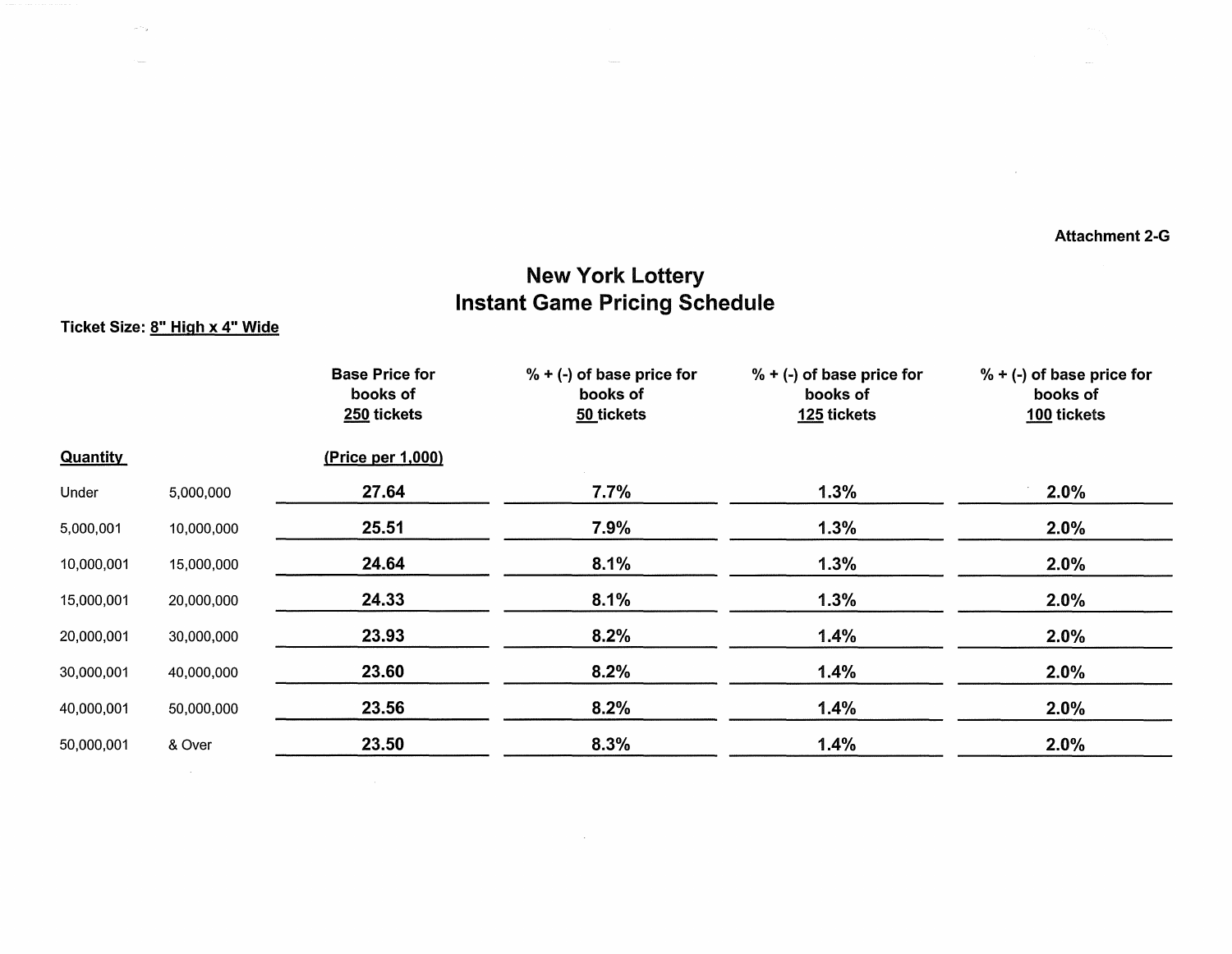### **New York Lottery Instant Game Pricing**

#### **Special Features**

| (Pricing is per 1,000 unless otherwise specified)                                                                                         |                    |                                                                                        |
|-------------------------------------------------------------------------------------------------------------------------------------------|--------------------|----------------------------------------------------------------------------------------|
| Additional display color                                                                                                                  |                    | \$0.05 per thousand square inches                                                      |
| Additional overprint color                                                                                                                |                    | \$0.05 per thousand square inches                                                      |
| Additional color on ticket back                                                                                                           |                    | \$0.08 per thousand square inches                                                      |
| Specialty inks: such as metallic, flourescent, and holographic effects:                                                                   |                    |                                                                                        |
|                                                                                                                                           | Glitter Ink        | \$0.20 per thousand square inches                                                      |
|                                                                                                                                           | Flourescent Ink    | \$0.20 per thousand square inches                                                      |
|                                                                                                                                           | Metallic Ink       | \$0.20 per thousand square inches                                                      |
|                                                                                                                                           | Thermal Ink        | \$0.20 per thousand square inches                                                      |
|                                                                                                                                           | Pearlescent Ink    | \$0.20 per thousand square inches                                                      |
|                                                                                                                                           | Simulated Foil Ink | \$0.12 per thousand square inches                                                      |
| Transluscent gel, Clearmark or comparable marking system                                                                                  | Player's MARK™     | \$0.10 per thousand square inches                                                      |
| Latex on the back of tickets to facilitate additional game play                                                                           |                    | No Bid                                                                                 |
| Holographic paper                                                                                                                         |                    | \$2.25 per thousand square inches                                                      |
| FOIL paper                                                                                                                                |                    | \$0.30 per thousand square inches                                                      |
| Scoring                                                                                                                                   |                    | Vertical: \$1,000.00 plus \$0.05 per thousand square inches                            |
|                                                                                                                                           |                    | Horizontal: \$5,000.00 plus \$0.10 per thousand square inches                          |
| Stub features                                                                                                                             |                    | With imaging on the stub: \$0.06 per thousand square inches                            |
|                                                                                                                                           |                    | Without imaging on the stub: \$0.03 per thousand square inches                         |
| Multiple color imaging of play symbols                                                                                                    |                    | \$5,000.00 setup charge plus \$0.35 per thousand square inches per<br>additional color |
| Pulsing colors within a game (fixed price)                                                                                                |                    | \$2,500.00 per color change                                                            |
| Alternating scenes within a game (fixed price)                                                                                            |                    | \$1,500.00 per additional scene                                                        |
| Die-cutting (fixed price)                                                                                                                 |                    | \$5,000.00 setup charge plus \$0.30 per thousand square inches                         |
| Printing on back of ticket (fixed price set-up fee):<br>25,000 live tickets with "FOR PROMOTIONAL USE ONLY, NOT FOR SALE" printed on back |                    | \$2,000.00 setup charge                                                                |

**Attachment 2-H**

(Page  $1$  of  $2$ )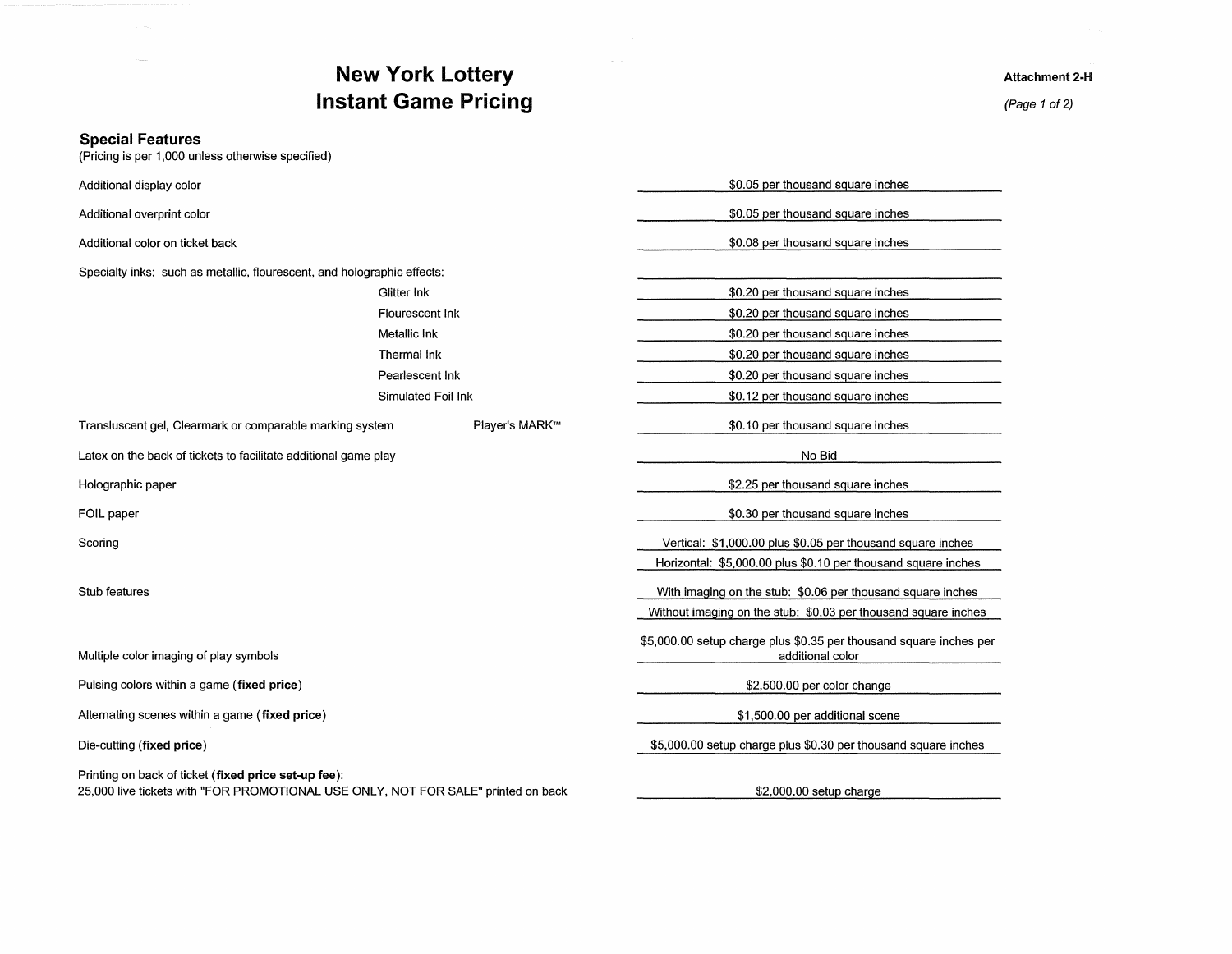## New York Lottery Instant Game Pricing

Alternate Ticket Sizes:

Attachment 2-H

(Page  $2$  of  $2)$ 

 $\sim$ 

| (Pricing Extrapolation)                   |                           |                                                                                           | Ticket pricing for alternate ticket sizes to the grid sizes<br>provided in the RFP is to be based on the area in square<br>inches relative to the base price of a 2.0" by 4.0" (8.0 square<br>inch) ticket. The quantity to use against a 2.0" by 4.0" price is<br>the total square inch of the new-sized ticket divided by 8<br>times the actual quantity of the new tickets. |
|-------------------------------------------|---------------------------|-------------------------------------------------------------------------------------------|--------------------------------------------------------------------------------------------------------------------------------------------------------------------------------------------------------------------------------------------------------------------------------------------------------------------------------------------------------------------------------|
|                                           |                           | Example for new ticket order of 5,000,000 4.5" by 4.0" tickets:                           |                                                                                                                                                                                                                                                                                                                                                                                |
| Ticket Reorders:                          |                           | 5,000,000 4.5" by 4.0" tickets<br>The price for 11,250,000 2.0" by 4.0" tickets is \$7.77 | 2.0" by 4.0" quantity to use is: $[(4.5 \times 4)/8]$ * 5,000,000 = 11,250,000<br>Therefore the price for 5,000,000 4.5" by 4.0" tickets is: $$7.77 * [(4.5 \times 4.0)/8] = $17.48$                                                                                                                                                                                           |
| (Expressed as a fixed discount of base)   |                           |                                                                                           | Price per thousand applicable to the quantity reordered less a<br>discount of \$5,000.00                                                                                                                                                                                                                                                                                       |
| <b>Ticket Security Process / Feature:</b> |                           |                                                                                           |                                                                                                                                                                                                                                                                                                                                                                                |
| (Price per 1,000)                         | Secure Shield™            |                                                                                           | Included in base price of tickets                                                                                                                                                                                                                                                                                                                                              |
|                                           | Secure Coat <sup>™</sup>  |                                                                                           | \$0.05 per thousand square inches                                                                                                                                                                                                                                                                                                                                              |
|                                           | Custom Micro Font Bendays |                                                                                           | \$0.10 per thousand square inches                                                                                                                                                                                                                                                                                                                                              |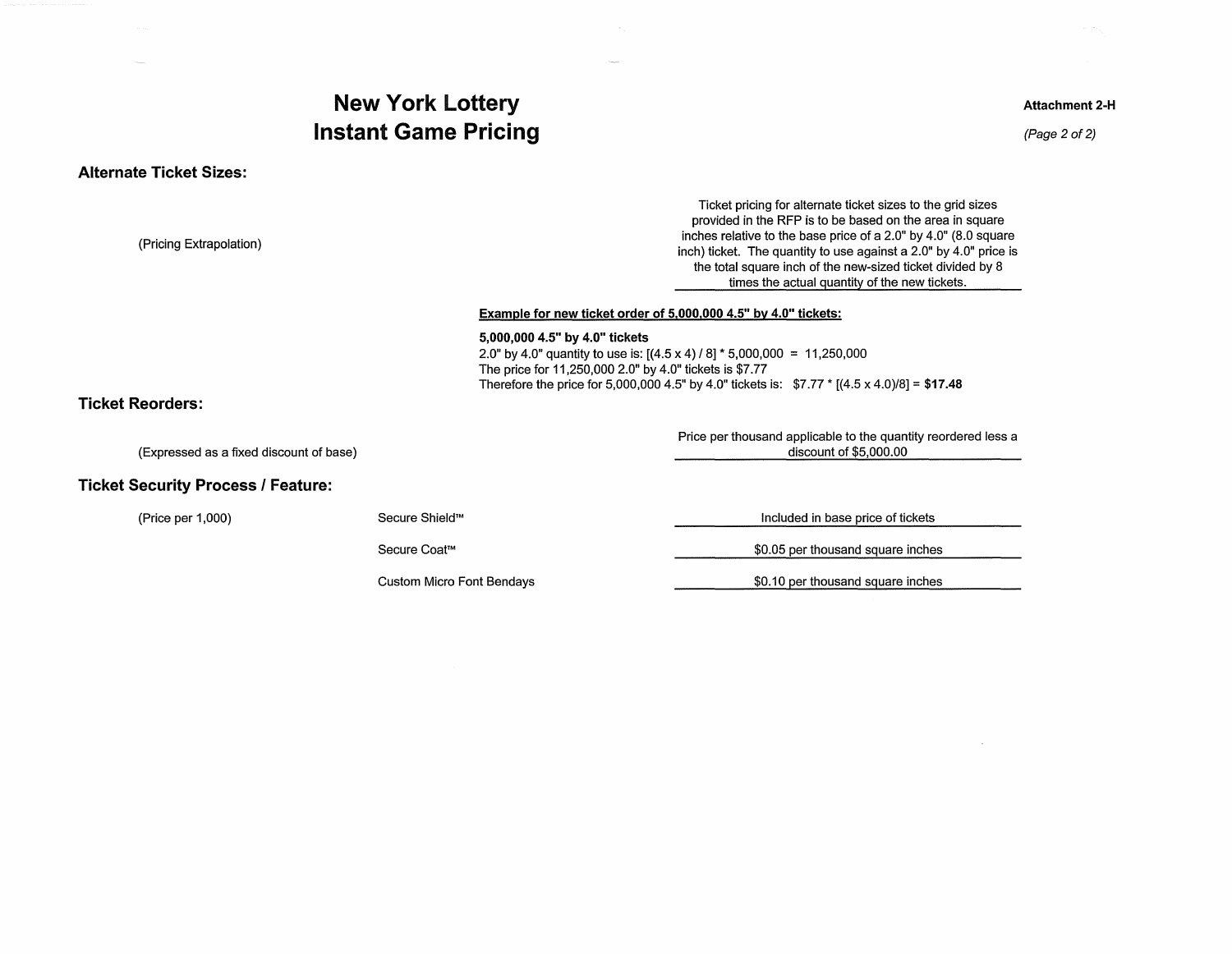#### Attachment **2-1**

## **New York Lottery Instant Game Pricing**

#### **Barcoded Coupons Pricing Schedule Coupon Size: 2 1/2" High x 6 1/8" Wide Books of 100 with edges glued and cardboard backing**

| Quantity                            |                                           | (Price Per 1,000)      | (Flat Rate) |
|-------------------------------------|-------------------------------------------|------------------------|-------------|
| 100,000                             | 350,000                                   | 129.58                 |             |
| 350,001                             | 650,000                                   | 55.85                  |             |
| 650,001                             | 850,000                                   | 43.42                  |             |
| 850,001                             | 1,100,000                                 | 37.44                  |             |
| 1,000,001                           | 1,350,000                                 | 34.62                  |             |
| 1,350,001                           | 1,600,000                                 | 32.70                  |             |
| 1,600,001                           | 2,600,000                                 | 30.94                  |             |
| 2,600,001                           | 3,600,000                                 | 28.24                  |             |
| 3,600,001                           | 4,600,000                                 | 27.01                  |             |
| 4,600,001                           | & over                                    | 26.41                  |             |
| <b>Electronic Files</b>             |                                           |                        |             |
| Electronic Coupon Files (flat rate) |                                           |                        | 2,700.00    |
| Electonic Instant Games (flat rate) |                                           |                        | 4,750.00    |
|                                     | <b>Activation Cards</b> (price per 1,000) | Included in base price |             |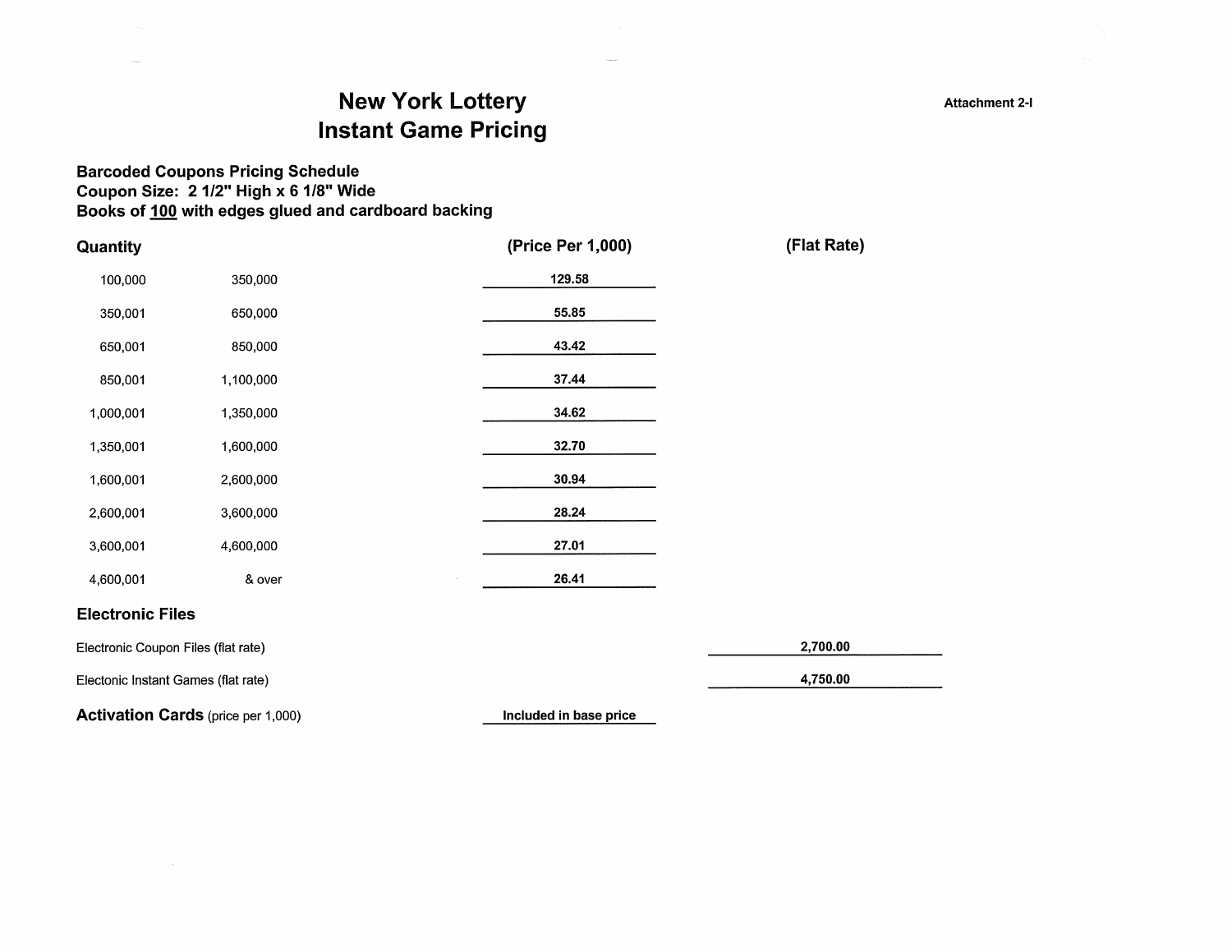## **New York Lottery Instant Game Pricing**

**Invited Option(s)**

Holographic Ink (price per 1,000)

Price to be determined based on final specifications

**Attachment 2-J**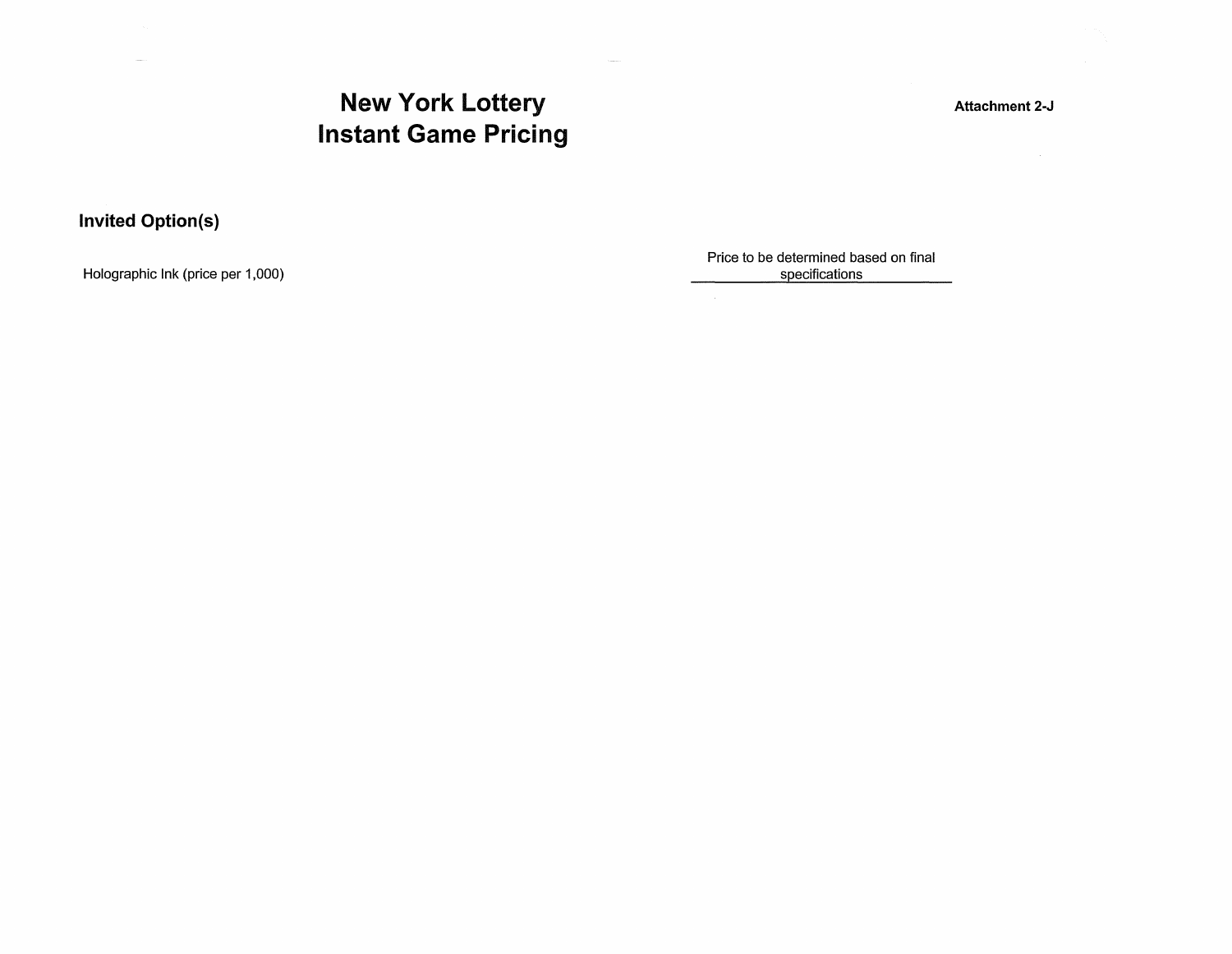## New York Lottery Instant Game Pricing

Attachment 2-K

Instant Game Management/Marketing Fee 0.0500%

 $\sim$   $\sim$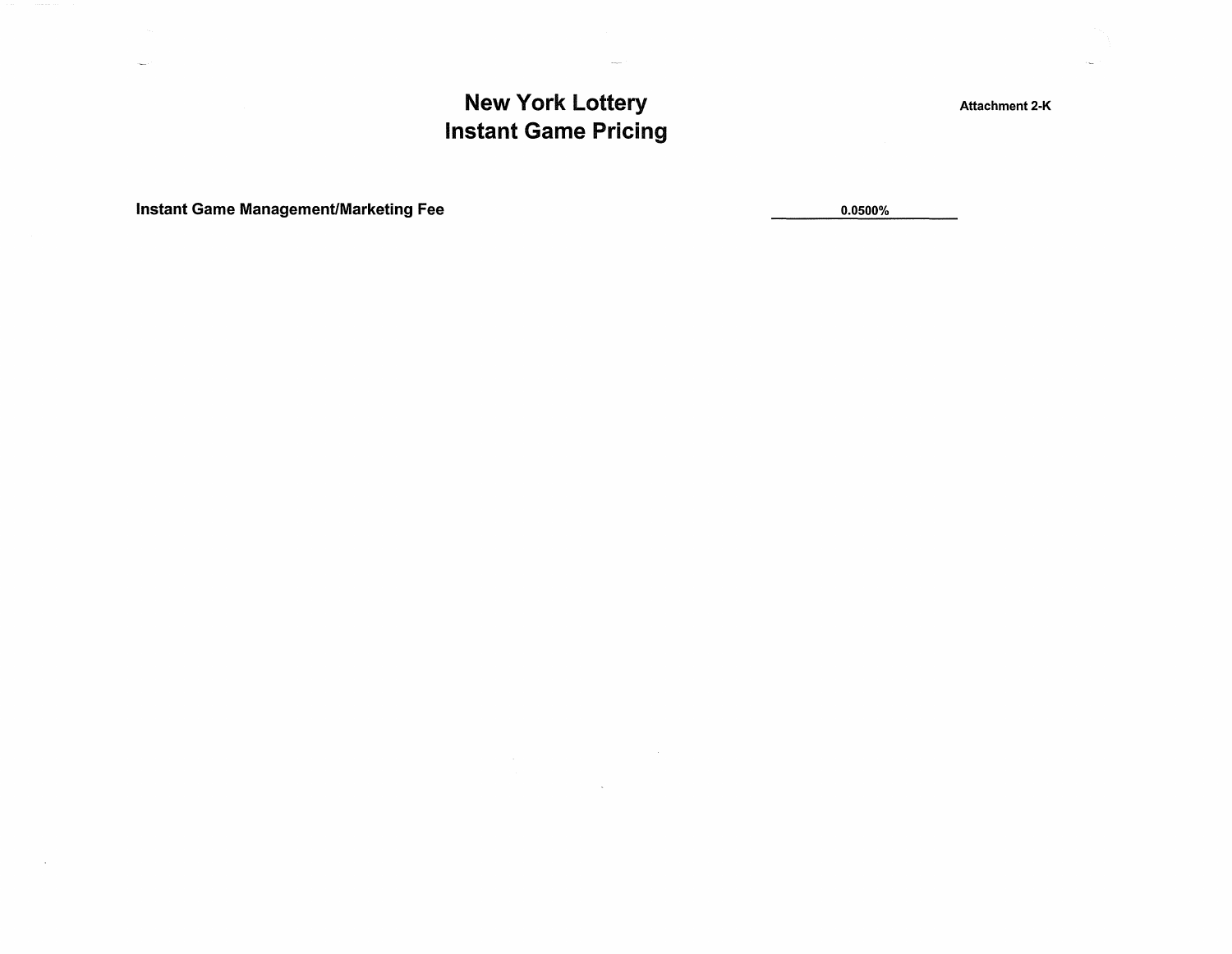![](_page_15_Picture_0.jpeg)

GTECH Printing Corporation (GPC) presents the following list of additional services and options which are available for consideration by the New York Lottery. Pricing for any specific option would be determined subsequent to a detailed specification process and following mutual agreement and negotiation between GPC and the New York Lottery.

| <b>OPTION</b>                                                     | <b>DESCRIPTION</b>                                                                                                                                                                   | <b>PRICE</b>                                                                           |
|-------------------------------------------------------------------|--------------------------------------------------------------------------------------------------------------------------------------------------------------------------------------|----------------------------------------------------------------------------------------|
|                                                                   | <b>Instant Ticket Print Options</b>                                                                                                                                                  |                                                                                        |
| Printing on 10pt virgin recyclable<br>card stock, coated one side | Recyclable card stock that contains a<br>double coating on the topside.                                                                                                              | A reduction in the base price of the<br>ticket of \$0.01 per thousand square<br>inches |
| Photographic Scenes                                               | GPC can print tickets with display<br>graphics that incorporate the detail of a<br>photograph in the graphics portion of the<br>ticket and/or overprint area.                        | \$1,500.00 for each scene                                                              |
| <b>Fluorescent Bendays</b>                                        | The benday is printed in fluorescent ink.<br>This feature can also be applied to Mega<br>Bendays or the Custom Micro Font<br>Bendays.                                                | \$0.05 per thousand square inches                                                      |
| <b>Continuous Scene Games</b>                                     | This option allows for a scene to extend<br>beyond a single instant ticket.                                                                                                          | \$1,500.00 per scene.                                                                  |
| <b>Savings for Printing Multiple</b><br>Games at the Same Time    | GPC can simultaneously produce two or<br>more games. Depending on ticket<br>specifications, games of different ticket<br>and pack sizes can be produced.                             | Deduct \$2,500.00 per additional<br>game                                               |
| <b>Internal Custom Perforations</b>                               | These are custom free-flowing<br>perforations to accent game theme and<br>play. They can create a jigsaw puzzle<br>effect for premium collector games.                               | \$5,000 set-up charge plus \$0.30 per<br>thousand square inches                        |
| Four-Color Ticket Back                                            | Allows for full four color processing to the<br>back of the ticket.                                                                                                                  | \$0.30 per thousand square inches<br>plus a \$2,000.00 set-up charge                   |
| <b>Tinted Varnish</b>                                             | GPC can produce tickets with tinted<br>varnishes that add to the game's design<br>and appeal.                                                                                        | \$0.05 per one thousand square<br>inches                                               |
| <b>Additional Oversize Samples</b>                                | Base ticket pricing assumes 25,000<br>oversize, voided samples would be<br>delivered with each game.                                                                                 | \$250.00 per 1,000 oversize samples                                                    |
| <b>Accelerated Delivery</b>                                       | For emergency expedited shipping that<br>results in less time than originally<br>approved in the executed working papers,<br>and capacity permitting, there will be an<br>up charge. | \$1,500.00 per day                                                                     |
| Development of Complicated<br>Fonts, Numbers, or Symbols          | GPC can produce out-of-the-ordinary<br>fonts, numers, or symbols for games with<br>unique play styles.                                                                               | \$150.00 per hour                                                                      |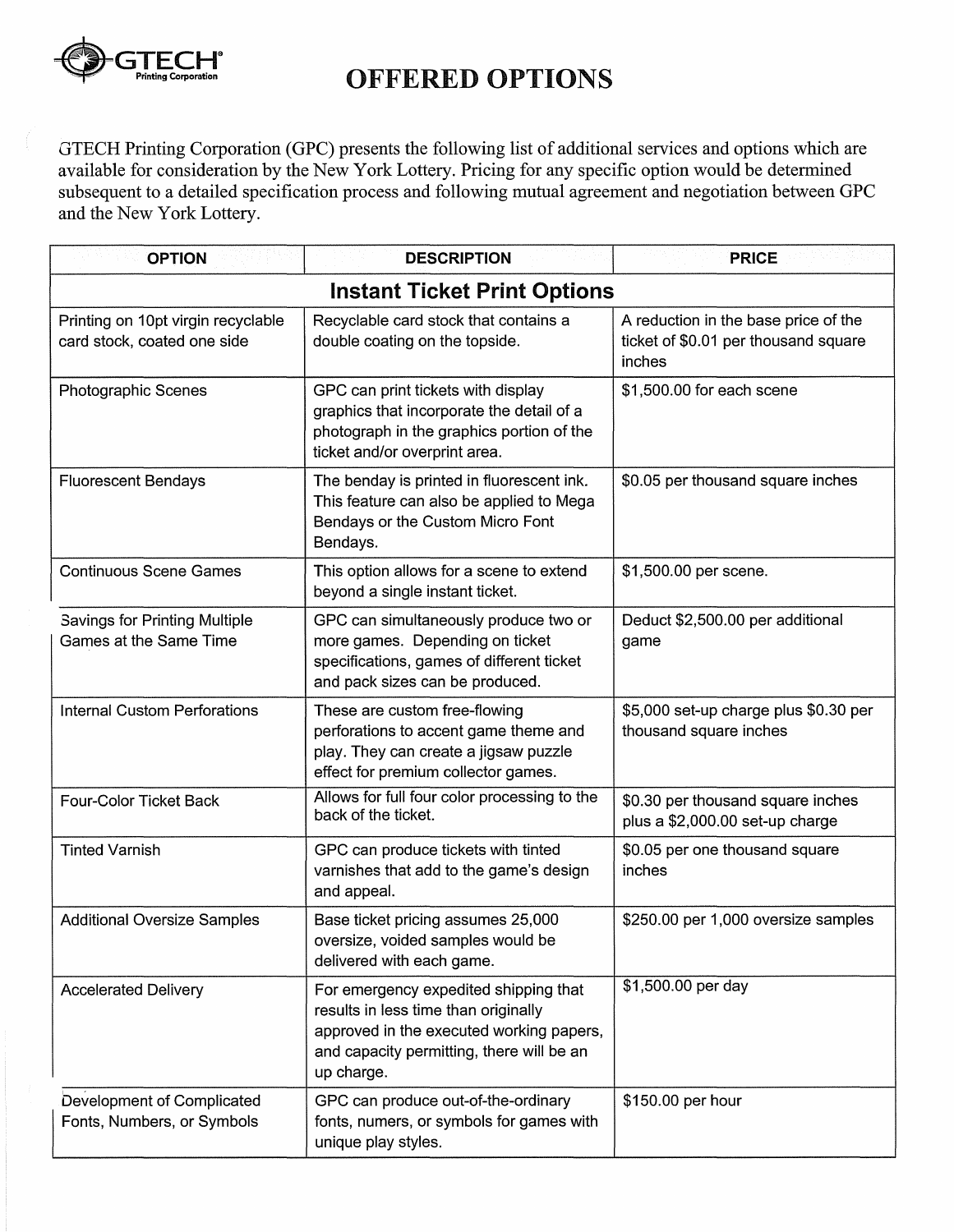![](_page_16_Picture_0.jpeg)

 $\cdot$ 

 $\pm$ 

| <b>OPTION</b>                      | <b>DESCRIPTION</b>                                                                                                                                                                                                                | <b>PRICE</b>                                            |
|------------------------------------|-----------------------------------------------------------------------------------------------------------------------------------------------------------------------------------------------------------------------------------|---------------------------------------------------------|
| <b>Omission Free Production</b>    | Base pricing assumes that omissions,<br>which occur during the production and<br>inspection of instant tickets, would be<br>allowed. For omission free production a<br>price differential to the base ticket price<br>will apply. | \$5.00 per one thousand tickets                         |
| 3-D Tickets                        | Responding to the widening popularity<br>and demand for the 3-D entertainment<br>experience, GPC offers its new instant 3-<br>D ticket technology.                                                                                | 3-D printing is included in base<br>price               |
| <b>Additional Pack Inserts</b>     | Additional pack inserts (in addtion to the<br>activation/settlement card) that may be<br>utilized to support any special retail game<br>or promotion.                                                                             | \$0.30 per pack                                         |
| Additional Stub on Activation Card | Activation card would be folded over the<br>end of the pack identifing the game<br>number, pack number and sales value of<br>the pack.                                                                                            | Price to be determined based on final<br>specifications |
| <b>Pouch Tickets</b>               | GPC can produce pouch tickets. Pouch<br>material includes plastic, Mylar and can<br>be clear or colored.                                                                                                                          | Price to be determined based on final<br>specifications |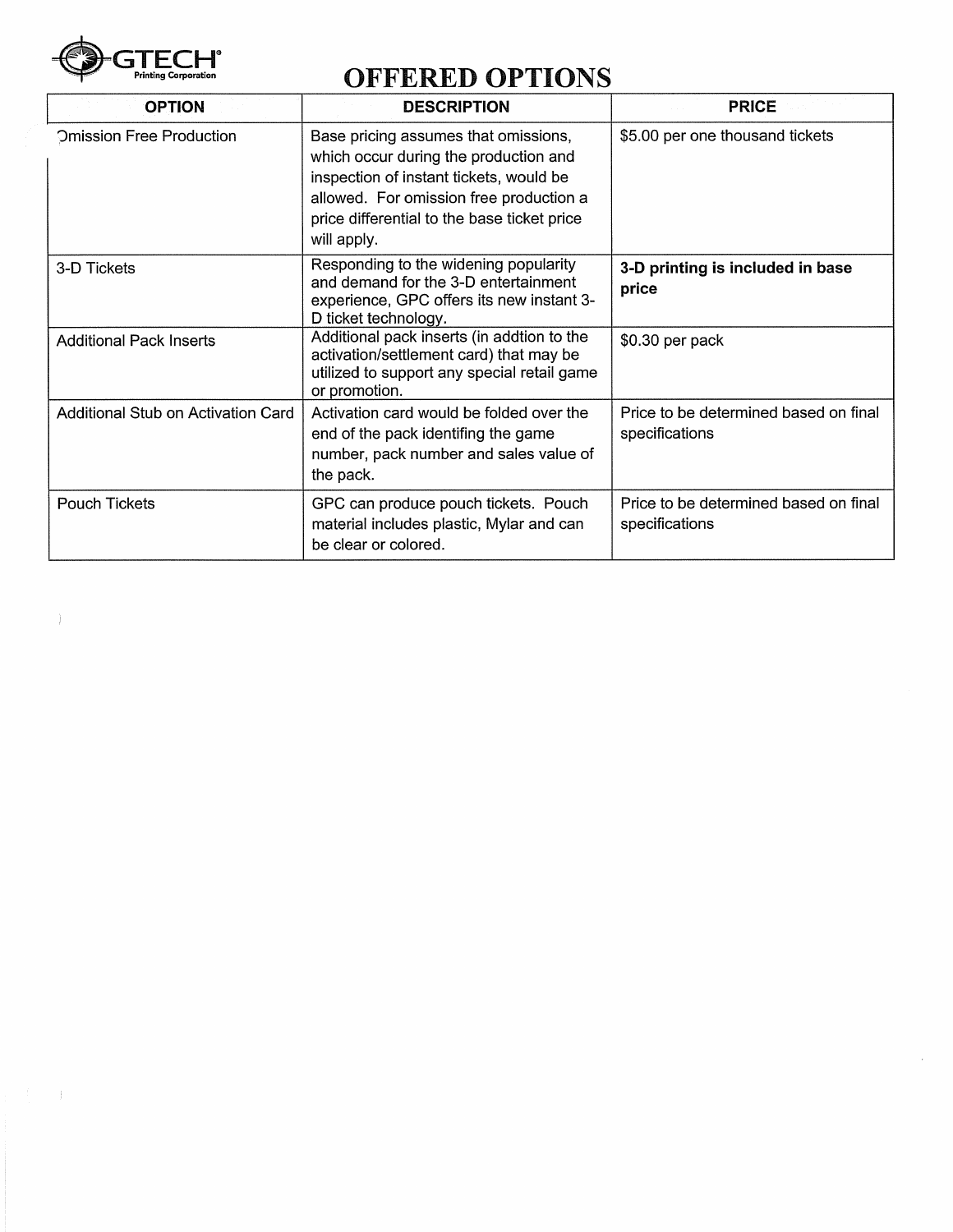![](_page_17_Picture_0.jpeg)

| <b>OPTION</b>                              | <b>DESCRIPTION</b>                                                                                                                                                                                                                                                                                                                                                                                                                                                                                                               | <b>PRICE</b>                                                |  |
|--------------------------------------------|----------------------------------------------------------------------------------------------------------------------------------------------------------------------------------------------------------------------------------------------------------------------------------------------------------------------------------------------------------------------------------------------------------------------------------------------------------------------------------------------------------------------------------|-------------------------------------------------------------|--|
| <b>Instant Ticket Game Options</b>         |                                                                                                                                                                                                                                                                                                                                                                                                                                                                                                                                  |                                                             |  |
| Lucky Sweeps™                              | A proprietary new product which allows<br>players to instantly win an entry into a<br>second chance drawing. Previous<br>solutions required the player to either mail<br>in their ticket or enter in on a website but<br>with Lucky Sweeps players can do it right<br>there at the retailer. Second chance<br>promotional drawings can be on a single<br>game, grouping of games or across an<br>entire price point. In addition they can be<br>run on a daily, weekly, or monthly basis<br>awarding cash or merchandise prizes. | Price to be determined based on final<br>specifications     |  |
| <b>Extended Play</b><br><b>Bonus Games</b> | Unlike other bonus features this one<br>utilizes the symbols, numbers, or letters<br>from the base game in order to play the<br>bonus game. This can be added to just<br>about any game mechanic and<br>significantly increases the play value of<br>the ticket over other bonus features.                                                                                                                                                                                                                                       | \$1.50 per one thousand on the instant<br>ticket production |  |
| <b>Head2Head Games</b>                     | These games are designed to allow<br>players to play an instant ticket in a<br>Head2Head format. Adding an element<br>of competition to the gameplay allows<br>extended play games to be launched in a<br>creative way targeting a new<br>demographic.                                                                                                                                                                                                                                                                           | \$0.10 per thousand square inches                           |  |
| Head2Head Smartphone<br>Functionality      | This is an enhancement of the play<br>experience of our Head2Head Games<br>where, for example, a smartphone can be<br>used to "call" or display bingo numbers as<br>the game is played for a bingo parlor<br>effect.                                                                                                                                                                                                                                                                                                             | Price to be determined based on final<br>specifications     |  |
| <b>Microbrand Games</b>                    | Small scale brands recognized by players<br>in a specific micro-market or niche<br>market. Each microbrand typically has a<br>distict personality, style, demographic or<br>psychographic trait.                                                                                                                                                                                                                                                                                                                                 | Included in base price                                      |  |
| New Play-Style Games                       | GPC invests significantly in its product<br>development process and is committed to<br>providing ground-breaking play styles so<br>the lottery can stay at the forefront of<br>innovation.                                                                                                                                                                                                                                                                                                                                       | Price to be determined based on final<br>specifications     |  |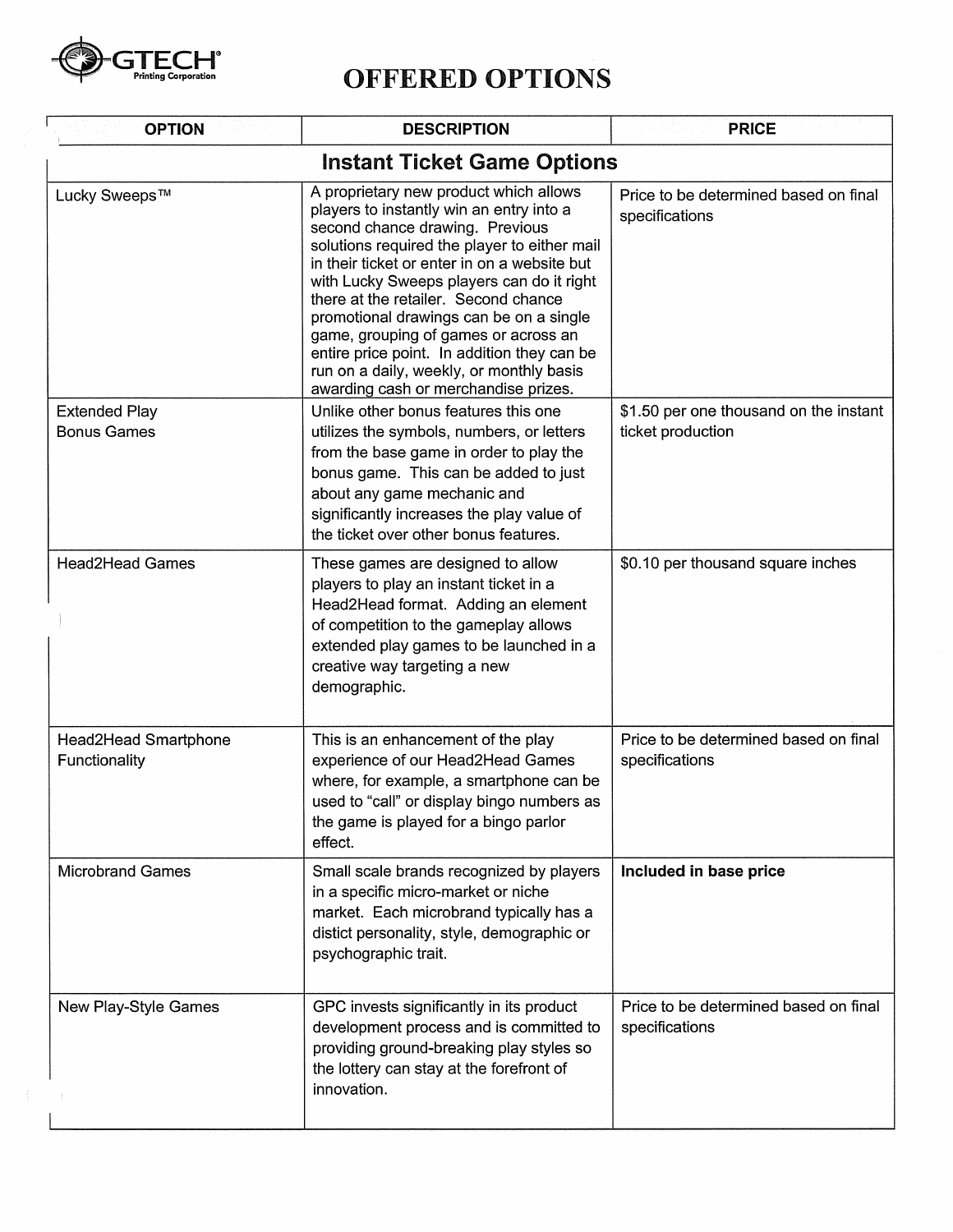![](_page_18_Picture_0.jpeg)

| <b>OPTION</b>                       | <b>DESCRIPTION</b>                                                                                                                                                                                                                                                                                                                                                 | <b>PRICE</b>                                            |
|-------------------------------------|--------------------------------------------------------------------------------------------------------------------------------------------------------------------------------------------------------------------------------------------------------------------------------------------------------------------------------------------------------------------|---------------------------------------------------------|
| 'nstant Ticket Gift Box             | This is a new Instant ticket design which<br>will allow the Instant ticket to be folded<br>into a small gift box which may contain a<br>gift card or small surprise.                                                                                                                                                                                               | Price to be determined based on final<br>specifications |
| Linked Bonus™ Feature               | GCP is pleased to offer an entirely new<br>type of bonus feature, which we call our<br>"Linked Bonus™" feature. The Linked<br>Bonus feature provides players the<br>opportunity to win additional prize money<br>if their ticket wins in certain specified<br>plays. We believe that this feature adds<br>extra value to smaller wins on higher<br>priced tickets. | \$1.50 per 1,000 on the instant ticket<br>production    |
| Player's KEY™                       | Provides your players with an easy way to<br>confirm if their ticket is a winning ticket or<br>not.                                                                                                                                                                                                                                                                | \$2,500.00 per game                                     |
| <b>Instant Ticket Dispensers</b>    | GPC has established a close working<br>relationship with many major ticket-<br>dispenser vendors to the lottery industry.<br>We can partner with these vendors to<br>provide the New York Lottery instant<br>tickets dispensers best suited for your<br>market place.                                                                                              | Price to be determined based on final<br>specifications |
| <b>Complicated Game Programming</b> | The requirement of unusual or excess<br>programming (will not apply to any play<br>styles currently used by the Lottery).                                                                                                                                                                                                                                          | \$150.00 per hour                                       |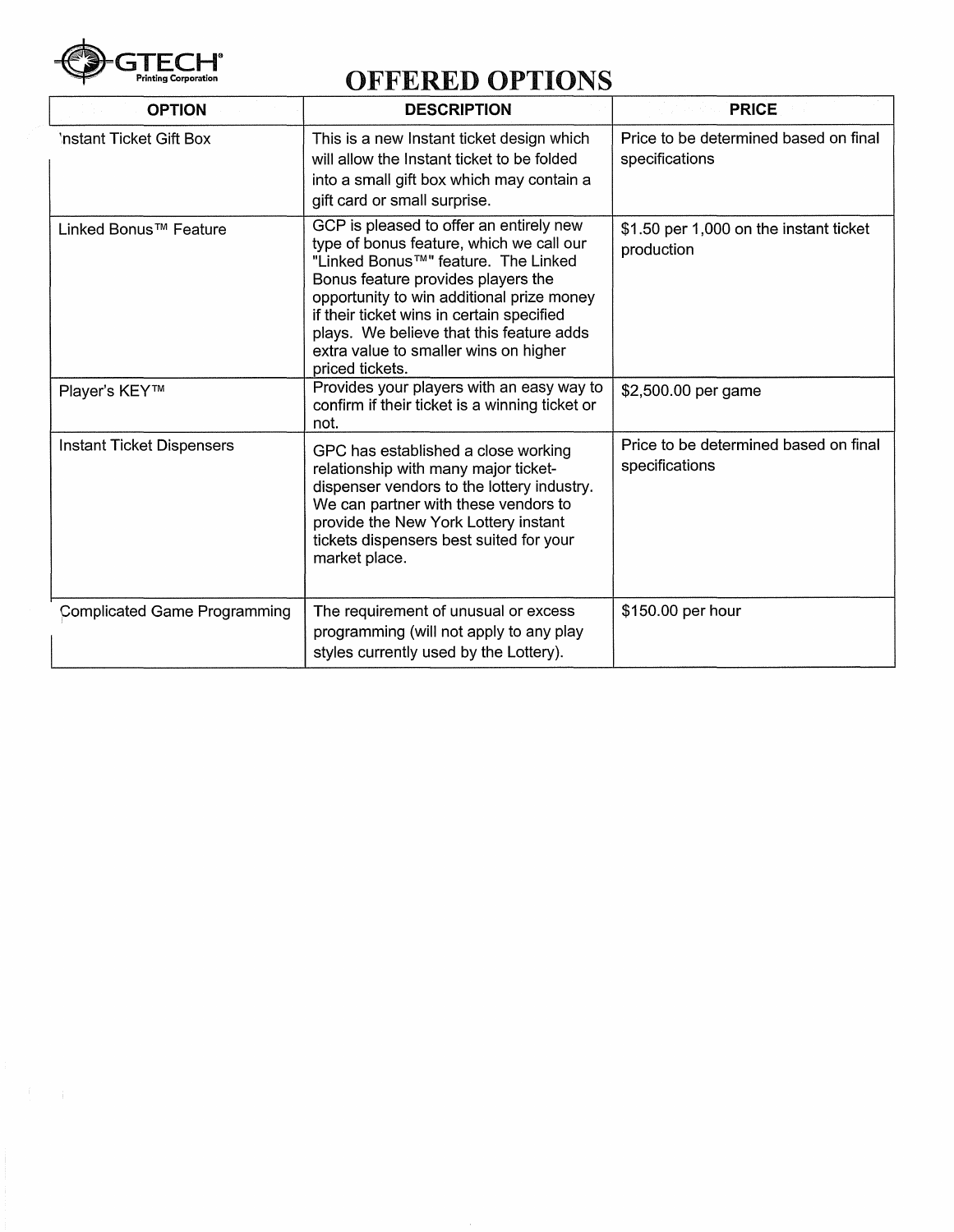![](_page_19_Picture_0.jpeg)

| <b>OPTION</b>                               | <b>DESCRIPTION</b>                                                                                                                                                                                                                                                    | <b>PRICE</b>                                            |  |
|---------------------------------------------|-----------------------------------------------------------------------------------------------------------------------------------------------------------------------------------------------------------------------------------------------------------------------|---------------------------------------------------------|--|
| <b>Marketing Services</b>                   |                                                                                                                                                                                                                                                                       |                                                         |  |
| Bain & Company Professional<br>Services     | A consultancy review of the New York<br>market at the start of contract to assist in<br>developing actionable objectives across<br>the retail channel and instant products.<br>The review is expected to take<br>approximately 8-12 weeks.                            | Included in base price, if primary                      |  |
| Market Research Studies and<br>Analysis     | This RFP includes the cost of two web-<br>based or in-person focus groups annually,<br>as referenced in the proposal. Additional<br>studies beyond these base requirements<br>can be provided.                                                                        | Price to be determined based on final<br>specifications |  |
| <b>Integrated Marketing Campaigns</b>       | A comprehensive relationship marketing<br>campaign combining direct marketing and<br>e-marketing with traditional advertising,<br>mobile marketing, and social marketing.                                                                                             | Price to be determined based on final<br>specifications |  |
| Website Marketing Including VIP<br>Clubs    | Varying degrees of website support from<br>the development of a fully functional<br>Lottery website to a promotional Web<br>page that focuses on a licensed game, a<br>specialty game, or a proprietary game.                                                         | Price to be determined based on final<br>specifications |  |
| Merchandise and<br><b>Prize Fulfillment</b> | Customized merchandise and prize<br>fulfillment opportunities. Merchandise<br>fulfillment can be used in several areas<br>including game prizes, promotions, loyalty<br>and continuity programs, retailer incentive<br>plans, and sales representative<br>incentives. | Price to be determined based on final<br>specifications |  |
| <b>Retailer Incentive Games</b>             | Games/promotions that will encourage<br>the Lottery's retailers to keep their instant<br>game dispensers full and push product<br>out the door.                                                                                                                       | Price to be determined based on final<br>specifications |  |
| <b>Game Simulator</b>                       | The simulator permits your lottery<br>to demonstrate its new game offerings to<br>players conveniently<br>via your Website.                                                                                                                                           | Included in base price                                  |  |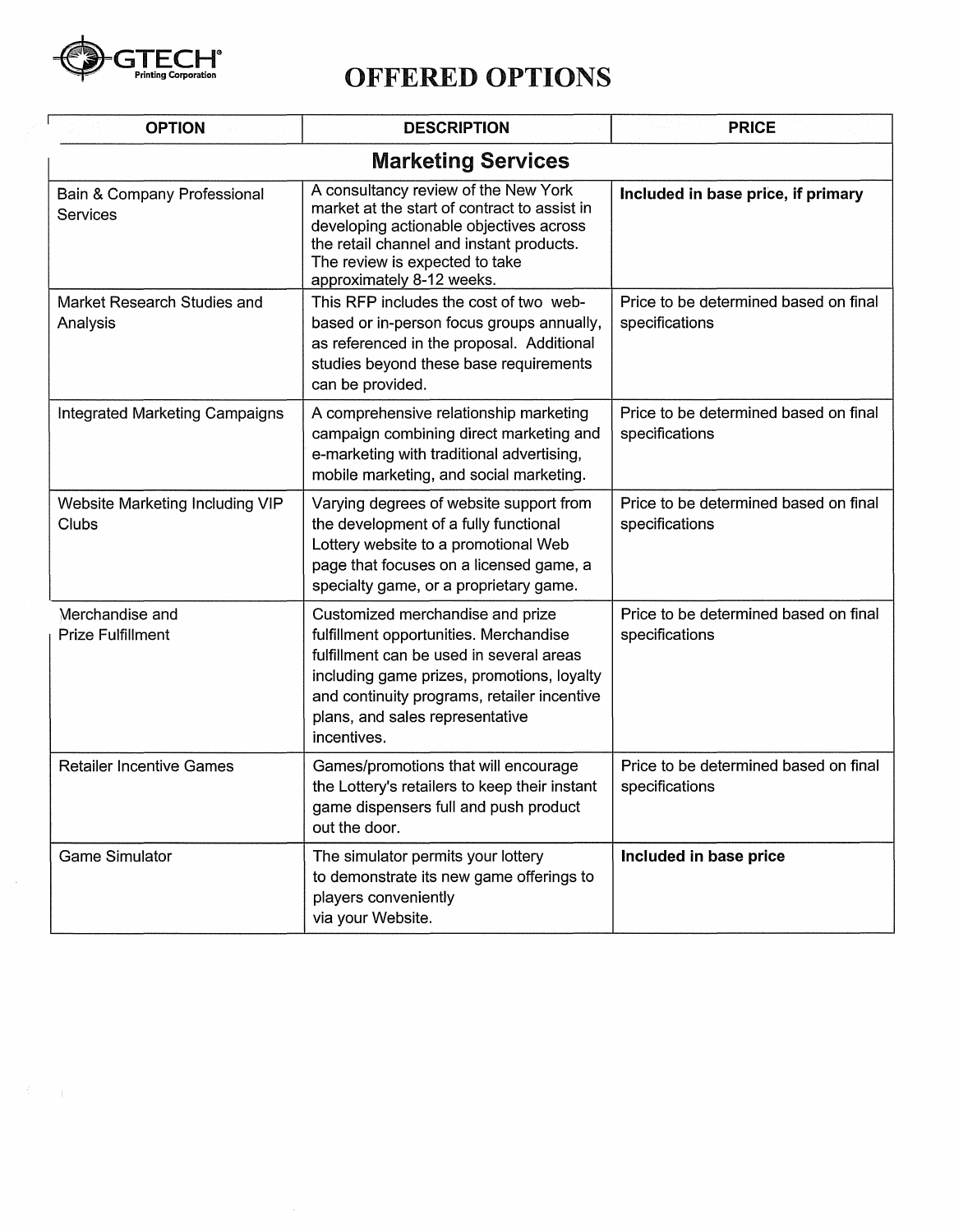![](_page_20_Picture_0.jpeg)

| <b>FEATURE</b>                                                                                                                                                                                                         | <b>DESCRIPTION</b>                                                                                                                                                                                                                                                                                                                                                                         | <b>PRICE</b>                        |
|------------------------------------------------------------------------------------------------------------------------------------------------------------------------------------------------------------------------|--------------------------------------------------------------------------------------------------------------------------------------------------------------------------------------------------------------------------------------------------------------------------------------------------------------------------------------------------------------------------------------------|-------------------------------------|
| <b>Interactive Game Program</b>                                                                                                                                                                                        |                                                                                                                                                                                                                                                                                                                                                                                            |                                     |
| As a partner to the New York Lottery, GPC's Interactive offering consists of a number of the capabilities as described<br>below. These offering are described in detail in section 4.4 of the GPC response to the RFP. |                                                                                                                                                                                                                                                                                                                                                                                            |                                     |
| Baseline Platform for supporting<br>Play For Fun games and Second<br>Chance Drawing Management.                                                                                                                        | The hardware and software platform,<br>including portal and integration into GMS.                                                                                                                                                                                                                                                                                                          | Included in base price, if primary. |
|                                                                                                                                                                                                                        | Player management system including<br>database with single registration/logon,<br>player profile, account and history.                                                                                                                                                                                                                                                                     |                                     |
|                                                                                                                                                                                                                        | Ten (10) Play For Fun games at system<br>launch plus two additional games per<br>quarter.                                                                                                                                                                                                                                                                                                  |                                     |
|                                                                                                                                                                                                                        | Included would be a New York skinned<br>version of the Arkadeville (NewYorkVille)<br>game.                                                                                                                                                                                                                                                                                                 |                                     |
|                                                                                                                                                                                                                        | Up to fifty (50) tournaments per week                                                                                                                                                                                                                                                                                                                                                      |                                     |
|                                                                                                                                                                                                                        | Twelve (12) annual second chance<br>drawings including, entry and verification,<br>Random Number Generator based<br>drawings, winner notification, claims. In<br>support of the drawings, a branded<br>website interface and content creation.<br>Reporting on the drawings is also<br>included.                                                                                           |                                     |
|                                                                                                                                                                                                                        | Draw Entry Multiplier: A feature of the<br>Second Chance Drawing component,<br>configurable for a specific drawing.                                                                                                                                                                                                                                                                        |                                     |
|                                                                                                                                                                                                                        | Management and maintenance in support<br>of the items noted above is included as<br>part of our base offering. As such, as<br>noted in Section 4.4, two resources,<br>located at One Broadway Center, will be<br>provided to assist with management of<br>this business channel and will interface<br>with the Lottery on business and technical<br>needs associated with ongoing support. |                                     |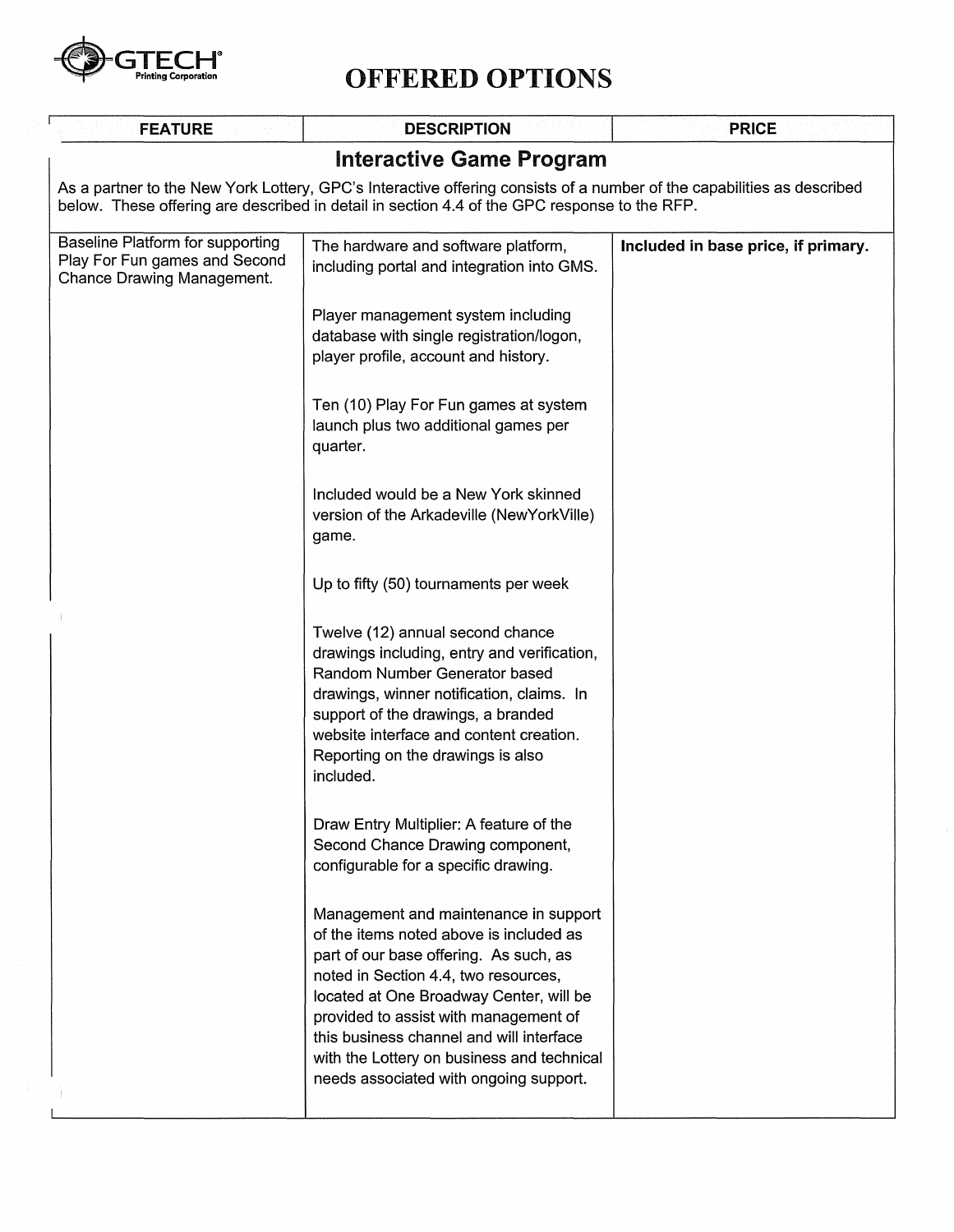![](_page_21_Picture_0.jpeg)

 $\mathcal{A}=\{1,\ldots,n\}$ 

# OFFERED OPTIONS

 $\bar{\gamma}$ 

| <b>FEATURE</b>                                                              | <b>DESCRIPTION</b>                                                                                                                                                                                                                                                                                                                                                             | <b>PRICE</b>                                             |
|-----------------------------------------------------------------------------|--------------------------------------------------------------------------------------------------------------------------------------------------------------------------------------------------------------------------------------------------------------------------------------------------------------------------------------------------------------------------------|----------------------------------------------------------|
| <b>Enhancements to the Baseline</b><br><b>Platform</b>                      | Additional games beyond those specified<br>in the baseline platform above.                                                                                                                                                                                                                                                                                                     | Price to be determined based on final<br>specifications. |
|                                                                             | Additional tournaments beyond the fifty<br>(50) offered as part of the Baseline<br>Platform.                                                                                                                                                                                                                                                                                   |                                                          |
|                                                                             | Additional second chance drawings<br>beyond those offered in the Baseline<br>Platform.                                                                                                                                                                                                                                                                                         |                                                          |
| Additional Offered Options in<br>support of the Interactive Game<br>Program | Loyalty Program: Integrated into the<br>Player Portal, the Loyalty component<br>allows the lottery to create a loyalty<br>program and set triggers and redemption<br>criteria. There is an online prize<br>management component allowing<br>couponing or retailer prizes.                                                                                                      | Price to be determined based on final<br>specifications. |
|                                                                             | Integration with Social Media: This<br>feature provides players with the ability to<br>include the lotteries various web<br>components, such as tournament results,<br>within their online social environment and<br>allows the lottery word-of-mouth<br>marketing opportunities to players<br>"friends".                                                                      |                                                          |
|                                                                             | Mobile Phone / Smartphone Applications:<br>Smartphone application development,<br>including support of base interactive<br>functionality noted above.                                                                                                                                                                                                                          |                                                          |
|                                                                             | Interactive Channel Marketing & Analysis<br>Services: Marketing Services in support<br>of the Interactive Channel is utilized to<br>encourage participation and interaction<br>and compliments the efforts utilized within<br>the retail channel to drive players to the<br>web. Marketing services such as e-mails,<br>texts, newsletters, banner ads, etc. are<br>available. |                                                          |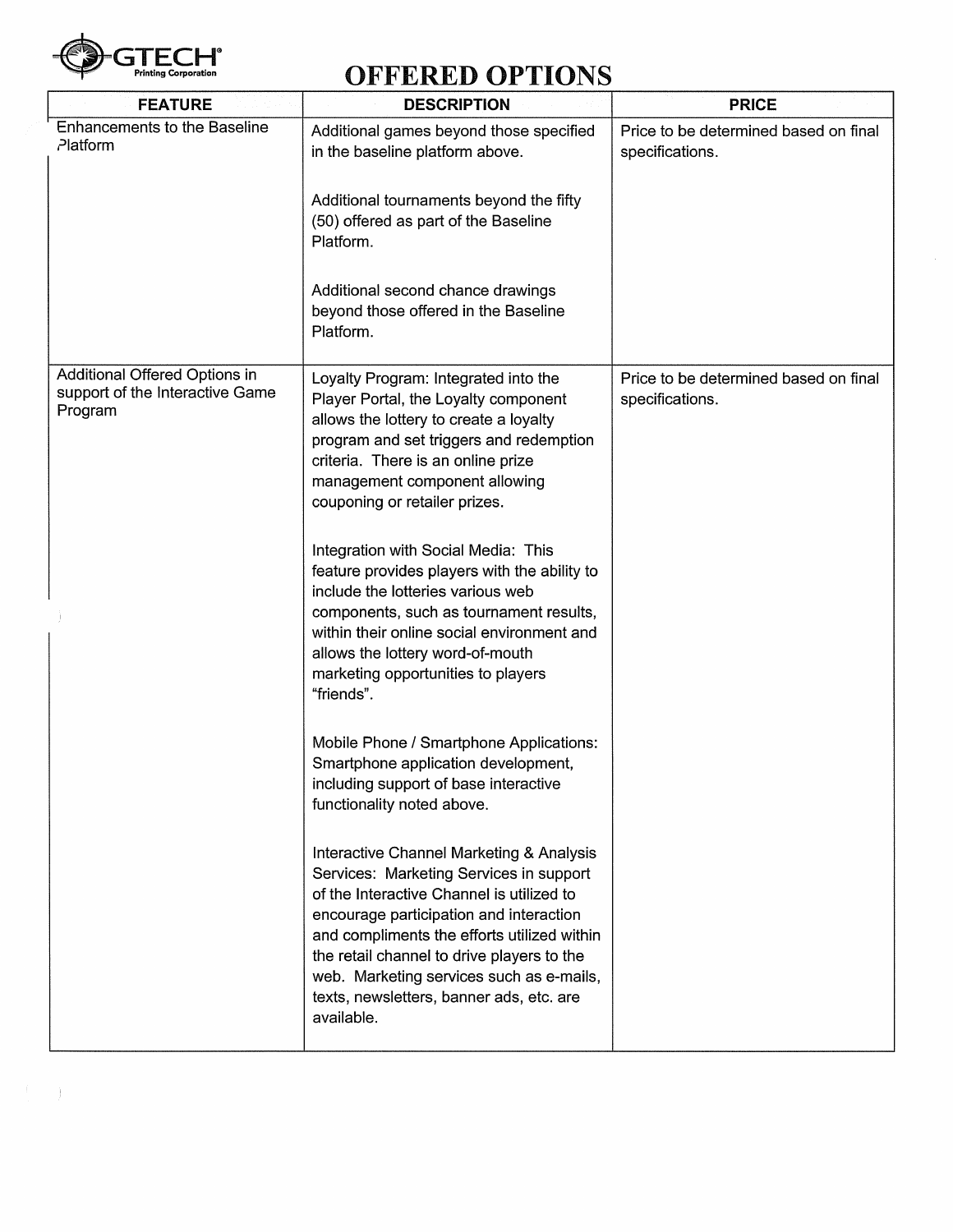![](_page_22_Picture_0.jpeg)

 $\bar{1}$ 

## OFFERED OPTIONS

### GPC Licensed Properties

GPC is pleased to offer the New York Lottery our entire licensed property portfolio at industry competitive pricing. Licensed properties can be acquired by a License Fee Model, a Merchandise Model or a combination of both.

License Fee - The license fee options are based on a percentage of actual sales. The rates are detailed in the table below.

Merchandise - The New York Lottery will allocate a percentage of the prize fund for the acquisition of unique experiential prizes or custom branded merchandise from GPC. The specific merchandise allocation amount is detailed in the table below.

Fee and Merchandise - GPC welcomes the opportunity to provide custom pricing based on a combination of a reduced fee plus a reduced merchandise requirement to accommodate the New York Lottery.

Multi-property discounts and additional value added incentives are available to the New York Lottery and will be determined based on final specifications.

The New York Lottery, in its sole discretion, will select one of the license property payment options described above for each licensed property game selected. Any and all discounts New York receives will apply to all current and all new licensed properties acquired by GPC.

The New York Lottery licensed property rates are contained in the table below.